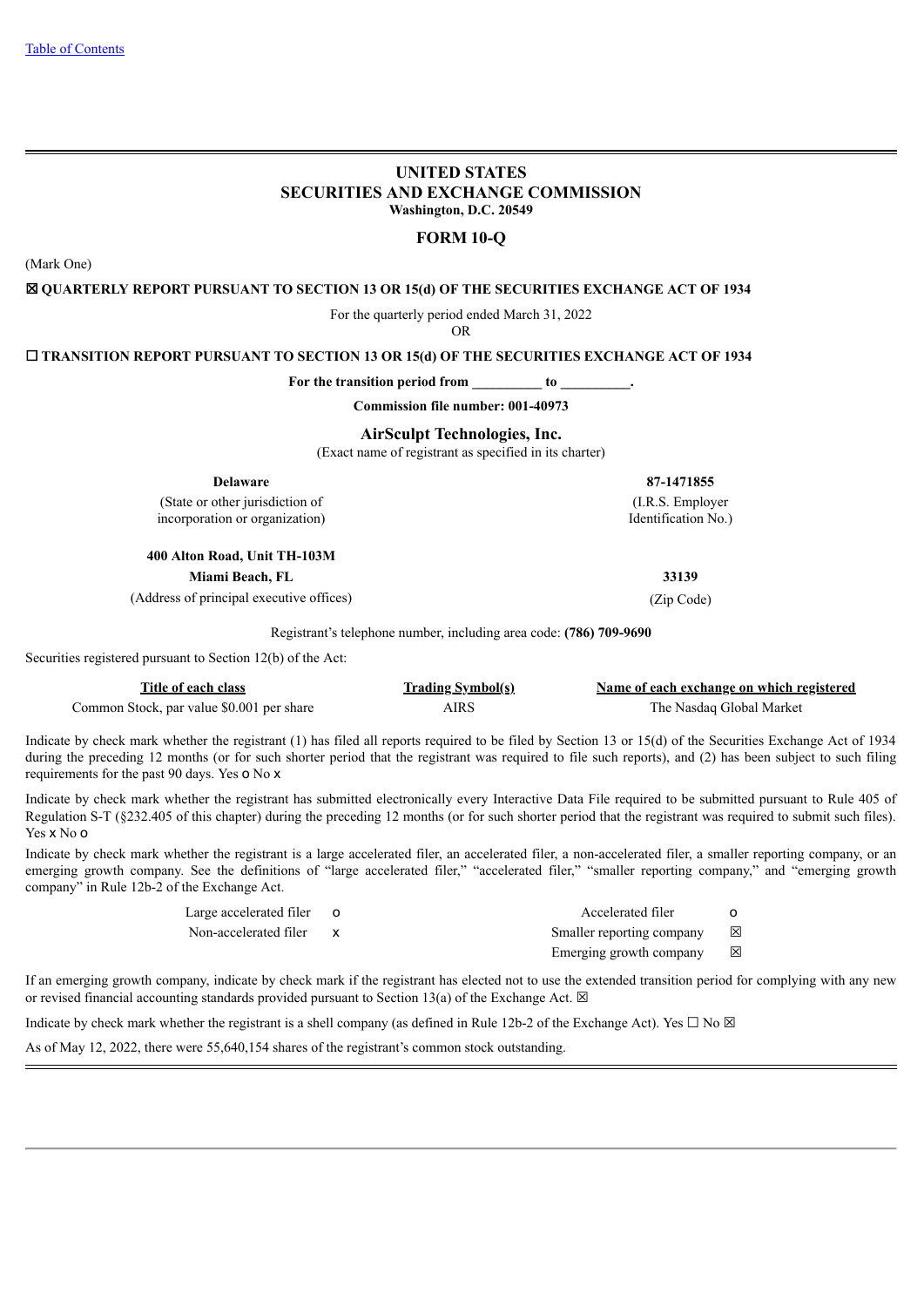# **TABLE OF CONTENTS**

# **PART I FINANCIAL [INFORMATION](#page-2-0)**

| Item 1.           | <b>Financial Statements</b>                                                                                             | 2  |
|-------------------|-------------------------------------------------------------------------------------------------------------------------|----|
|                   | Condensed Consolidated Balance Sheets as of March 31, 2022 (Unaudited) and December 31, 2021                            | 2  |
|                   | Condensed Consolidated Statements of Operations for the Three Months Ended March 31, 2022 and 2021 (Unaudited)          | 3  |
|                   | Condensed Consolidated Statements of Changes in Member's/Stockholders' Equity for the Three Months Ended March 31, 2022 |    |
|                   | and 2021 (Unaudited)                                                                                                    | 4  |
|                   | Condensed Consolidated Statements of Cash Flows for the Three Months Ended March 31, 2022 and 2021 (Unaudited)          | 5  |
|                   | <b>Notes to Condensed Consolidated Financial Statements (Unaudited)</b>                                                 | 6  |
| Item 2.           | <u>Management's Discussion and Analysis of Financial Condition and Results of Operations</u>                            | 14 |
| Item 3.           | Quantitative and Qualitative Disclosures About Market Risk                                                              | 20 |
| Item 4.           | <b>Controls and Procedures</b>                                                                                          | 20 |
|                   | <b>PART II OTHER INFORMATION</b>                                                                                        |    |
| Item 1.           | <b>Legal Proceedings</b>                                                                                                | 20 |
| Item 1A.          | <b>Risk Factors</b>                                                                                                     | 21 |
| Item 2.           | Unregistered Sales of Equity Securities and Use of Proceeds                                                             | 21 |
| Item 3.           | <b>Defaults Upon Senior Securities</b>                                                                                  | 21 |
| Item 4.           | <b>Mine Safety Disclosures</b>                                                                                          | 21 |
| Item 5.           | <b>Other Information</b>                                                                                                | 21 |
| Item $6.$         | <b>Exhibits</b>                                                                                                         | 22 |
| <b>Signatures</b> |                                                                                                                         | 23 |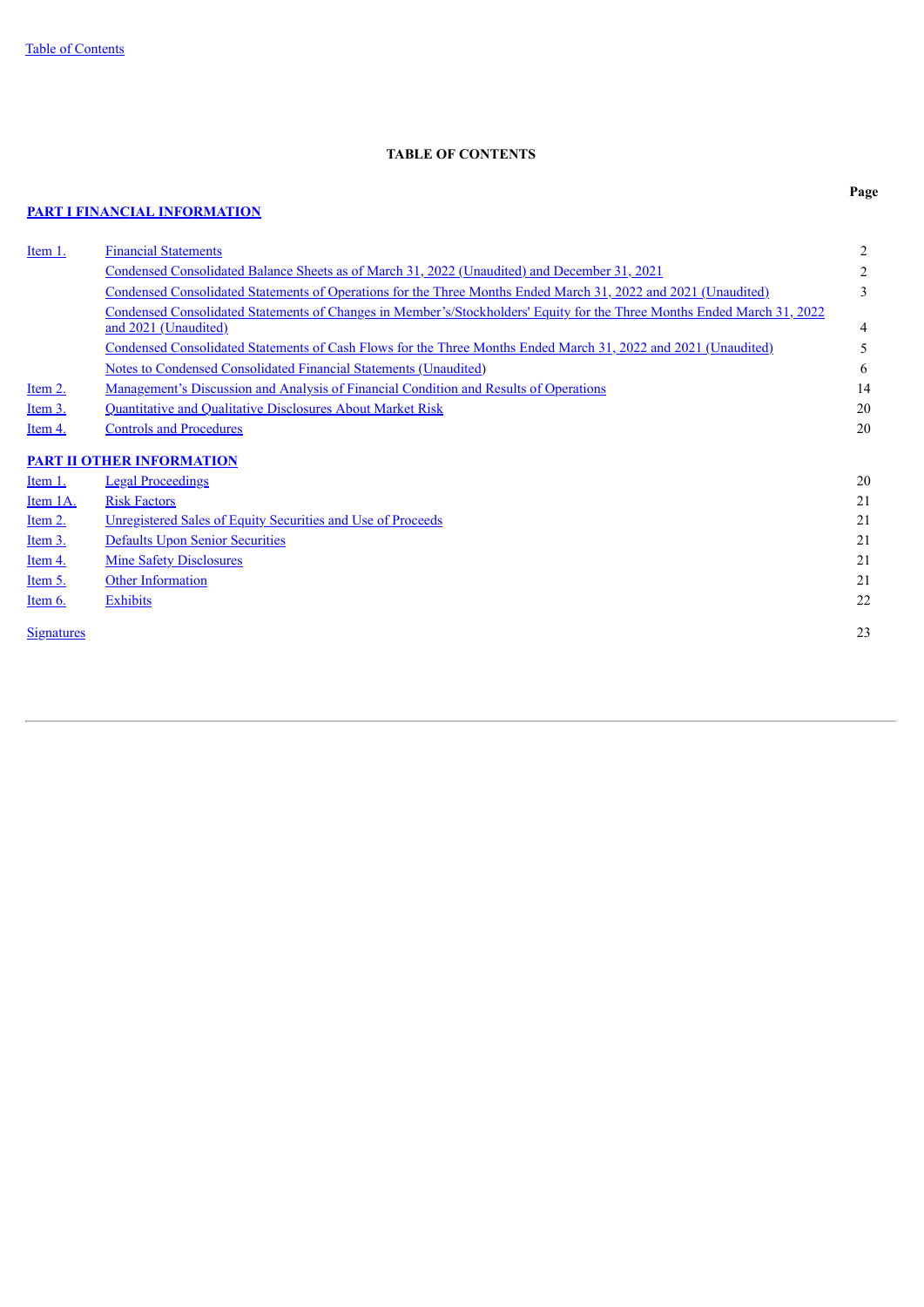#### **CAUTIONARY NOTE REGARDING FORWARD-LOOKING STATEMENTS**

We have made statements in the sections titled "Quantitative and Qualitative Disclosures About Market Risk" and "Management's Discussion and Analysis of Financial Condition and Results of Operations," and in other sections of this Quarterly Report on Form 10-Q that are forward-looking statements. In some cases, you can identify these statements by forward-looking words such as "may," "might," "will," "should," "expects," "plans," "anticipates," "believes," "estimates," "predicts," "potential" or "continue," the negative of these terms and other comparable terminology. These forwardlooking statements, which are subject to risks, uncertainties and assumptions about us, may include projections of our future financial performance, our anticipated growth strategies and anticipated trends in our business. These statements are only predictions based on our current expectations and projections about future events. There are important factors that could cause our actual results, level of activity, performance or achievements to differ materially from the results, level of activity, performance or achievements expressed or implied by the forward-looking statements, including those factors discussed in the section titled "Risk Factors" in our Annual Report on Form 10-K.

Our future results could be affected by a variety of other factors, including, but not limited to, failure to open and operate new centers in a timely and cost-effective manner; shortages or quality control issues with third-party manufacturers or suppliers; competition for surgeons; litigation or medical malpractice claims; inability to protect the confidentiality of our proprietary information; changes in the laws governing the corporate practice of medicine or fee-splitting; changes in the regulatory, economic and other conditions of the states and jurisdictions where our facilities are located; and business disruption or other losses from war, pandemic, terrorist acts or political unrest.

The risk factors discussed in "Risk Factors" in our Annual Report on Form 10-K could cause our results to differ materially from those expressed in the forward-looking statements made in this Quarterly Report on Form 10-Q.

There also may be other risks that are currently unknown to us or that we are unable to predict at this time.

<span id="page-2-0"></span>Although we believe the expectations reflected in the forward-looking statements are reasonable, we cannot guarantee future results, level of activity, performance or achievements. Moreover, neither we nor any other person assumes responsibility for the accuracy and completeness of any of these forward-looking statements. Forward-looking statements speak only as of the date they were made, and we are under no duty to update any of these forward-looking statements after the date of this Quarterly Report on Form 10-Q to conform our prior statements to actual results or revised expectations.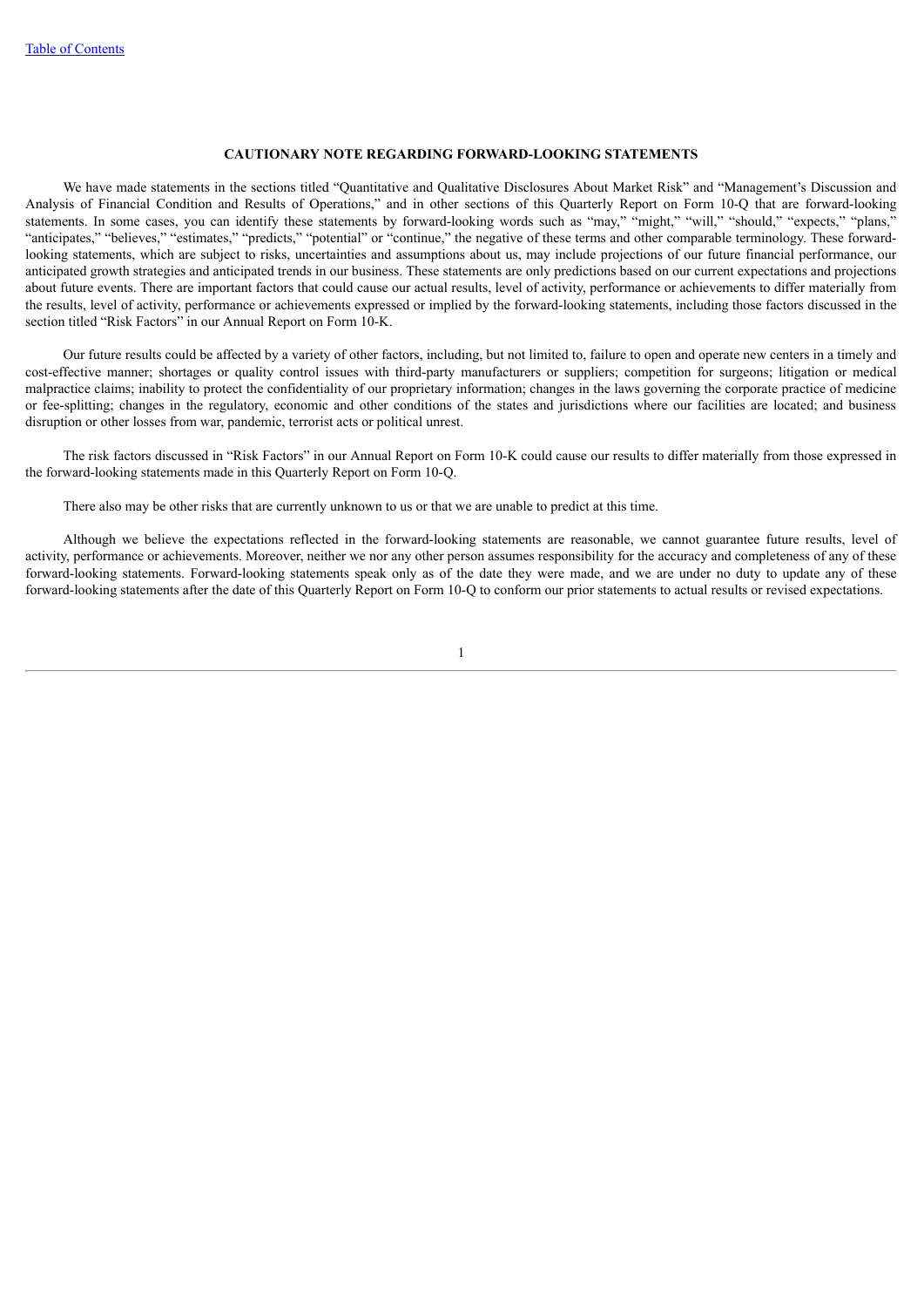# **PART I FINANCIAL INFORMATION**

# <span id="page-3-1"></span><span id="page-3-0"></span>**Item. 1 Financial Statements**

### **AirSculpt Technologies, Inc. and Subsidiaries Condensed Consolidated Balance Sheets**

|                                                                                                              |              | March 31,<br>2022 |               | December 31, |
|--------------------------------------------------------------------------------------------------------------|--------------|-------------------|---------------|--------------|
| (S000s)                                                                                                      |              | (Unaudited)       |               | 2021         |
| <b>Assets</b>                                                                                                |              |                   |               |              |
| Current assets                                                                                               |              |                   |               |              |
| Cash and cash equivalents                                                                                    | $\mathbb{S}$ | 27,229            | $\mathcal{S}$ | 25,347       |
| Prepaid expenses and other current assets                                                                    |              | 5,133             |               | 4,093        |
| Total current assets                                                                                         |              | 32,362            |               | 29,440       |
| Property and equipment, net                                                                                  |              | 17,306            |               | 13,627       |
| Other long-term assets                                                                                       |              | 1,859             |               | 1,742        |
| Right of use operating lease assets                                                                          |              | 19,304            |               | 18,159       |
| Intangible assets, net                                                                                       |              | 54,664            |               | 55,852       |
| Goodwill                                                                                                     |              | 81,734            |               | 81,734       |
| <b>Total assets</b>                                                                                          | \$           | 207,229           | $\mathcal{S}$ | 200,554      |
| <b>Liabilities and Stockholders' Equity</b>                                                                  |              |                   |               |              |
| <b>Current liabilities</b>                                                                                   |              |                   |               |              |
| Accounts payable                                                                                             | \$           | 3,394             | -S            | 2,670        |
| Accrued payroll and benefits                                                                                 |              | 2,389             |               | 2,509        |
| Current portion of long-term debt                                                                            |              | 850               |               | 850          |
| Deferred revenue and patient deposits                                                                        |              | 2,406             |               | 2,810        |
| Accrued and other current liabilities                                                                        |              | 3,066             |               | 4,103        |
| Current right of use operating lease liabilities                                                             |              | 3,806             |               | 3,473        |
| Total current liabilities                                                                                    |              | 15,911            |               | 16,415       |
| Long-term debt, net                                                                                          |              | 81,750            |               | 81,755       |
| Deferred tax liability                                                                                       |              | 4,351             |               | 4,351        |
| Long-term right of use operating lease liabilities                                                           |              | 15,348            |               | 14,505       |
| <b>Total liabilities</b>                                                                                     |              | 117,360           |               | 117,026      |
| Commitments and contingent liabilities (Note 10)                                                             |              |                   |               |              |
| Stockholders' equity                                                                                         |              |                   |               |              |
| Common stock, \$0.001 par value; shares authorized - 450,000,000; shares issued and outstanding - 55,640,154 |              | 56                |               | 56           |
| Additional paid-in capital                                                                                   |              | 90,899            |               | 83,865       |
| Accumulated deficit                                                                                          |              | (1,086)           |               | (393)        |
| Total stockholders' equity                                                                                   |              | 89,869            |               | 83,528       |
| Total liabilities and stockholders' equity                                                                   | $\$$         | 207,229           | $\mathbb{S}$  | 200,554      |

<span id="page-3-2"></span>The accompanying notes are an integral part of these condensed consolidated financial statements.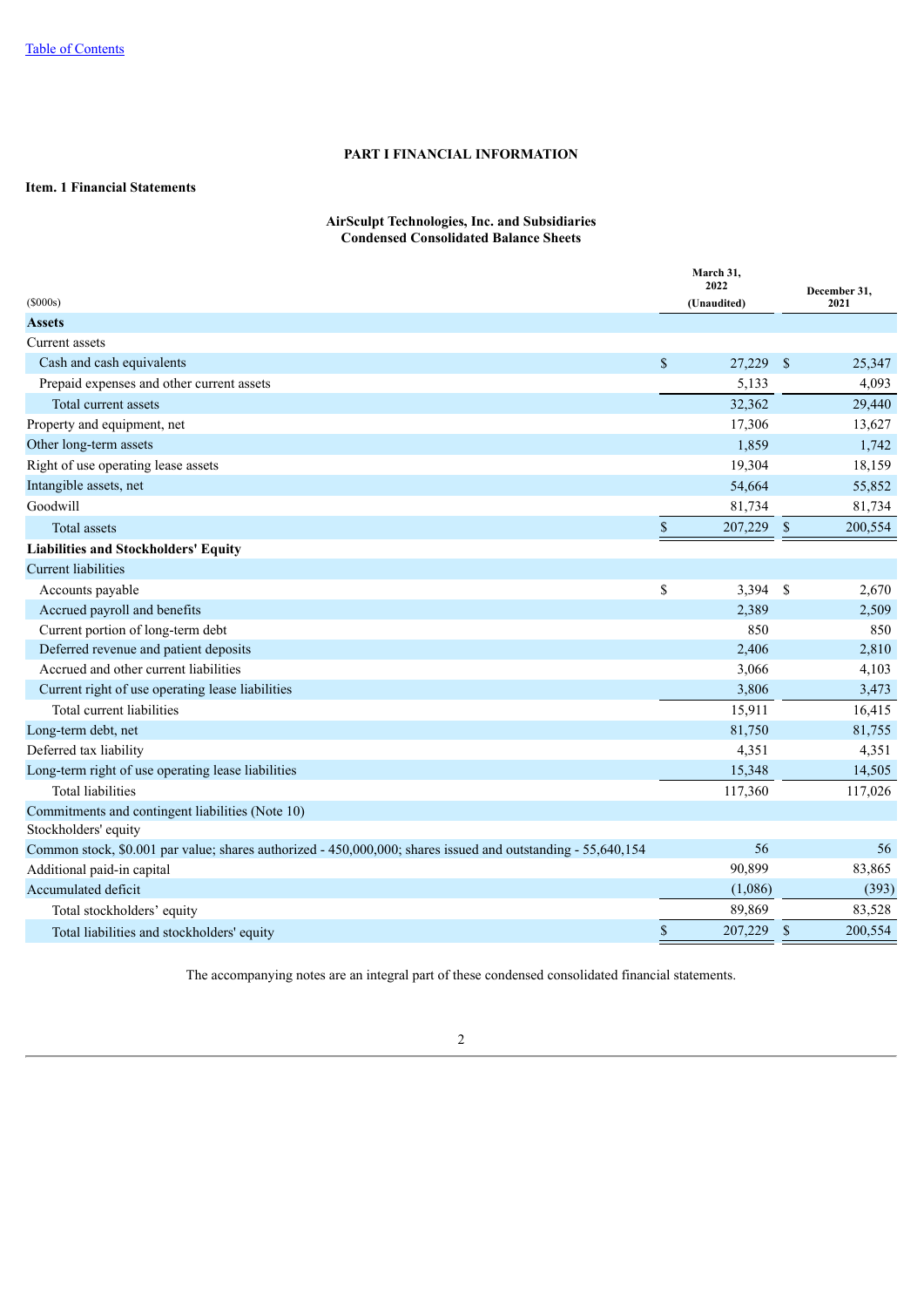# **AirSculpt Technologies, Inc. and Subsidiaries Condensed Consolidated Statements of Operations (Unaudited)**

|                                                                          | <b>Three Months Ended</b><br>March 31, |            |  |        |  |  |
|--------------------------------------------------------------------------|----------------------------------------|------------|--|--------|--|--|
| $($ \$000s $)$                                                           |                                        | 2022       |  | 2021   |  |  |
| Revenue                                                                  | \$                                     | 39,544 \$  |  | 26,141 |  |  |
| Operating expenses:                                                      |                                        |            |  |        |  |  |
| Cost of service (exclusive of depreciation and amortization shown below) |                                        | 14,662     |  | 8,785  |  |  |
| Selling, general and administrative                                      |                                        | 24,167     |  | 8,658  |  |  |
| Depreciation and amortization                                            |                                        | 1,886      |  | 1,491  |  |  |
| Total operating expenses                                                 |                                        | 40,715     |  | 18,934 |  |  |
| (Loss)/income from operations                                            |                                        | (1,171)    |  | 7,207  |  |  |
| Interest expense, net                                                    |                                        | 1,492      |  | 586    |  |  |
| Pre-tax net (loss)/income                                                |                                        | (2,663)    |  | 6,621  |  |  |
| Income tax benefit                                                       |                                        | (1,970)    |  |        |  |  |
| Net (loss)/income                                                        |                                        | $(693)$ \$ |  | 6,621  |  |  |
| (Loss) per share of common stock                                         |                                        |            |  |        |  |  |
| <b>Basic</b>                                                             | \$                                     | (0.01)     |  | N/A    |  |  |
| Diluted                                                                  | $\mathbf{\hat{S}}$                     | (0.01)     |  | N/A    |  |  |
| Weighted average shares outstanding                                      |                                        |            |  |        |  |  |
| Basic                                                                    |                                        | 55,640,154 |  | N/A    |  |  |
| Diluted                                                                  |                                        | 55,640,154 |  | N/A    |  |  |

<span id="page-4-0"></span>The accompanying notes are an integral part of these condensed consolidated financial statements.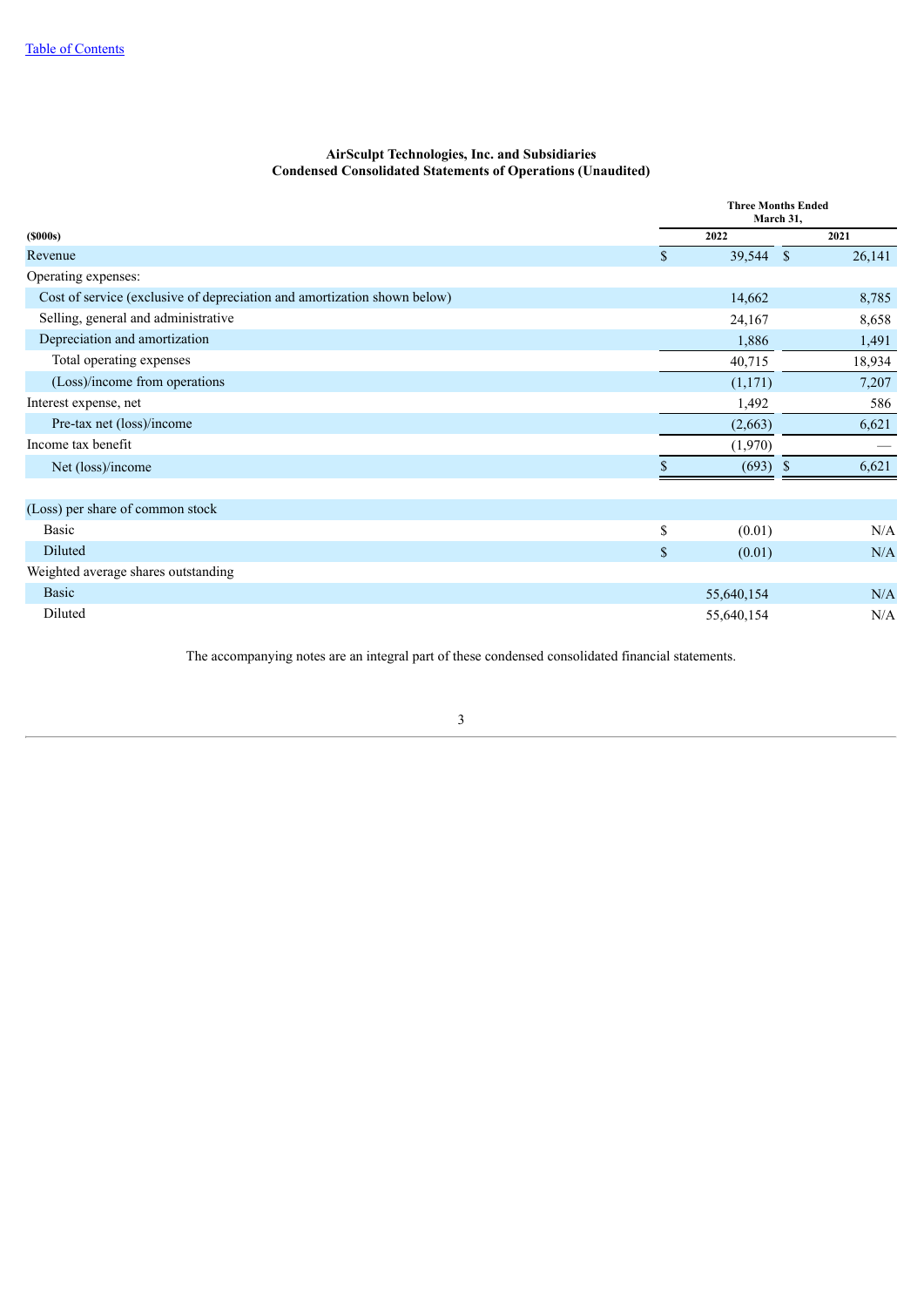# **AirSculpt Technologies, Inc. and Subsidiaries Condensed Consolidated Statement of Changes in Member's/Stockholders' Equity (Unaudited)**

|                                     |                           | Common Stock                   |                                |                                             |                               |              |
|-------------------------------------|---------------------------|--------------------------------|--------------------------------|---------------------------------------------|-------------------------------|--------------|
| (S000s)                             | Member's<br><b>Equity</b> | <b>Shares</b>                  | Amount                         | <b>Additional</b><br><b>Paid-in Capital</b> | Accumulated<br><b>Deficit</b> | <b>Total</b> |
| <b>Balance at December 31, 2020</b> | 123,676                   |                                | $\overline{\phantom{a}}$       |                                             | $\overline{\phantom{a}}$      | 123,676      |
| <b>Distributions</b>                | (3,658)                   |                                |                                |                                             |                               | (3,658)      |
| Equity-based compensation           | 86                        |                                |                                |                                             |                               | 86           |
| Net income                          | 6.621                     |                                |                                |                                             |                               | 6,621        |
| <b>Balance at March 31, 2021</b>    | 126,725                   | $\qquad \qquad \longleftarrow$ | $\overbrace{\hspace{25mm}}^{}$ |                                             | $\overbrace{\phantom{13333}}$ | 126,725      |

|                                     |                    | Common Stock  |        |                                             |                               |              |
|-------------------------------------|--------------------|---------------|--------|---------------------------------------------|-------------------------------|--------------|
| $($ \$000s $)$                      | Member's<br>Equity | <b>Shares</b> | Amount | <b>Additional</b><br><b>Paid-in Capital</b> | Accumulated<br><b>Deficit</b> | <b>Total</b> |
| <b>Balance at December 31, 2021</b> |                    | 55,640,154    | 56     | 83,865                                      | $(393)$ \$                    | 83,528       |
| <b>Distributions</b>                |                    |               |        | (282)                                       |                               | (282)        |
| Equity-based compensation           |                    |               |        | 7.316                                       |                               | 7,316        |
| Net loss                            |                    |               |        |                                             | (693)                         | (693)        |
| <b>Balance at March 31, 2022</b>    |                    | 55,640,154    | 56     | 90.899                                      | $1,086$ \$                    | 89,869       |

<span id="page-5-0"></span>The accompanying notes are an integral part of these consolidated financial statements.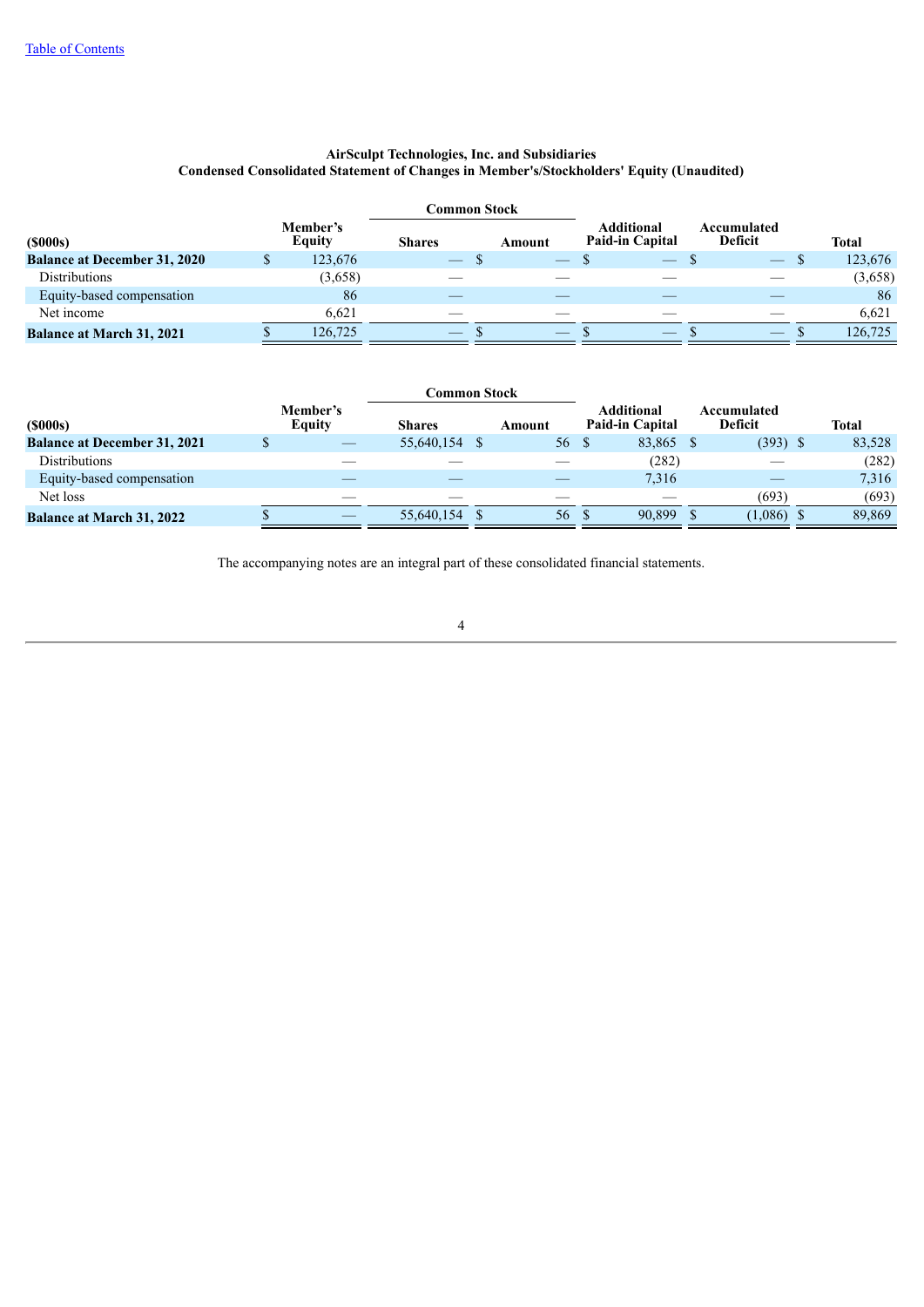# **AirSculpt Technologies, Inc. and Subsidiaries Condensed Consolidated Statements of Cash Flows (Unaudited)**

|                                                                                          | <b>Three Months Ended</b><br>March 31, |            |    |          |  |
|------------------------------------------------------------------------------------------|----------------------------------------|------------|----|----------|--|
| (\$000s)                                                                                 | 2022                                   |            |    | 2021     |  |
| <b>Cash flows from operating activities</b>                                              |                                        |            |    |          |  |
| Net (loss)/ income                                                                       | \$                                     | $(693)$ \$ |    | 6,621    |  |
| Adjustments to reconcile net (loss)/income to net cash provided by operating activities: |                                        |            |    |          |  |
| Depreciation and amortization                                                            |                                        | 1,886      |    | 1,491    |  |
| Equity-based compensation                                                                |                                        | 7,316      |    | 86       |  |
| Non-cash interest expense; amortization of debt costs                                    |                                        | 208        |    | 53       |  |
| Changes in assets and liabilities                                                        |                                        |            |    |          |  |
| Prepaid expense and other current assets                                                 |                                        | 930        |    | (313)    |  |
| Other assets                                                                             |                                        | (3,230)    |    | 908      |  |
| Accounts payable                                                                         |                                        | 621        |    | 150      |  |
| Deferred revenue and patient deposits                                                    |                                        | (404)      |    | 642      |  |
| Accrued and other liabilities                                                            |                                        | 446        |    | (460)    |  |
| Net cash provided by operating activities                                                |                                        | 7,080      |    | 9,178    |  |
| Cash flows from investing activities                                                     |                                        |            |    |          |  |
| Purchases of property and equipment, net                                                 |                                        | (4,274)    |    | (1, 592) |  |
| Net cash used in investing activities                                                    |                                        | (4,274)    |    | (1, 592) |  |
| <b>Cash flows from financing activities</b>                                              |                                        |            |    |          |  |
| Payment on term loan                                                                     |                                        | (213)      |    | (100)    |  |
| Distribution to member                                                                   |                                        | (711)      |    | (3,657)  |  |
| Net cash used in financing activities                                                    |                                        | (924)      |    | (3,757)  |  |
| Net increase in cash and cash equivalents                                                |                                        | 1,882      |    | 3,829    |  |
| Cash and cash equivalents                                                                |                                        |            |    |          |  |
| Beginning of period                                                                      |                                        | 25,347     |    | 10,379   |  |
| End of period                                                                            | \$                                     | 27,229     | \$ | 14,208   |  |
| Supplemental disclosure of cash flow information:                                        |                                        |            |    |          |  |
| Cash paid for interest                                                                   | \$                                     | 1,285      | \$ | 538      |  |
| Supplemental disclosure of non-cash investing information:                               |                                        |            |    |          |  |
|                                                                                          | \$                                     | 358        | \$ |          |  |
| Property and equipment included in accounts payable and accrued expenses                 |                                        |            |    |          |  |

<span id="page-6-0"></span>The accompanying notes are an integral part of these condensed consolidated financial statements.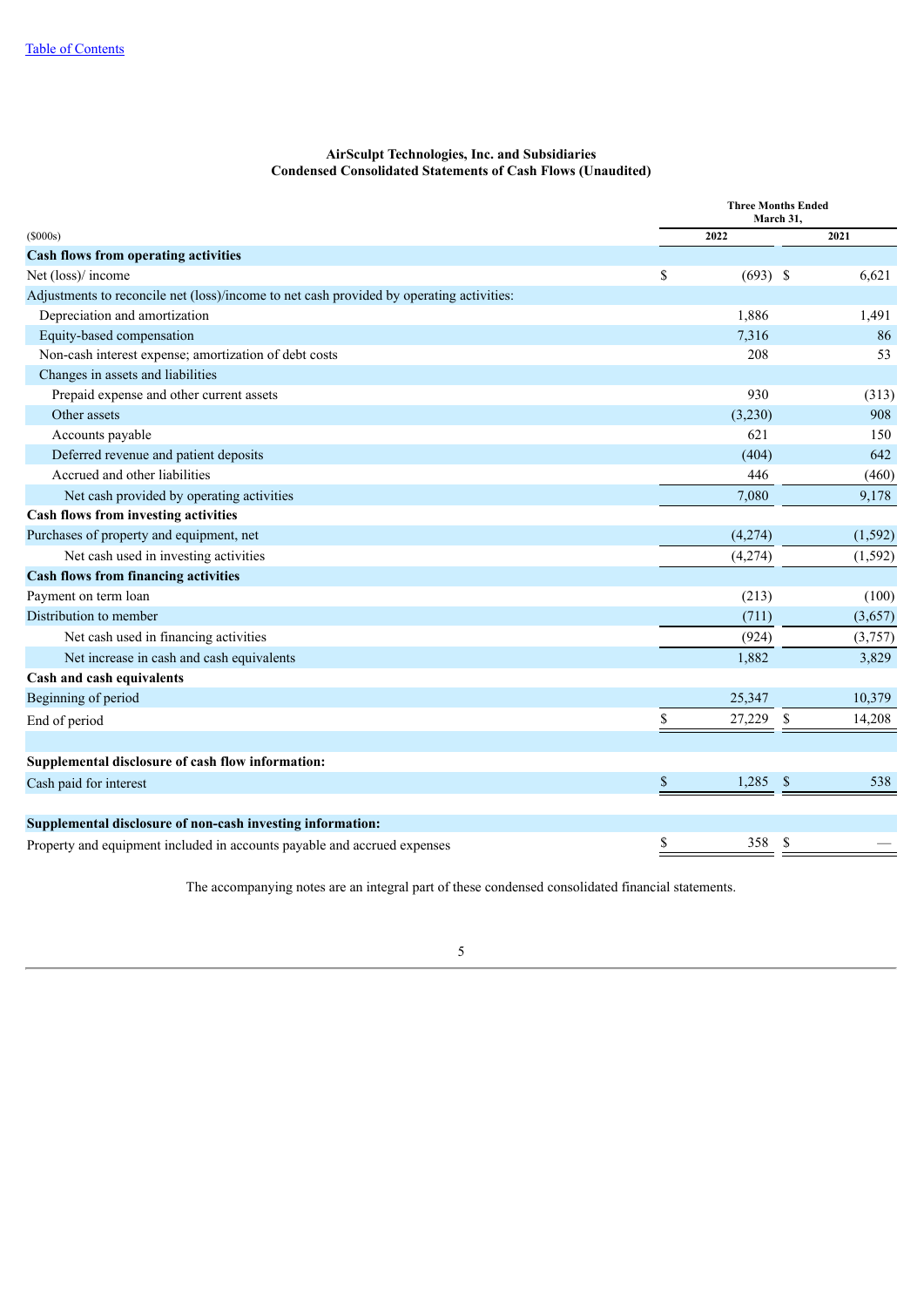# **AirSculpt Technologies, Inc. and Subsidiaries Notes to Condensed Consolidated Financial Statements (Unaudited)**

#### **NOTE 1 – ORGANIZATION AND SUMMARY OF KEY ACCOUNTING POLICIES**

AirSculpt Technologies, Inc. ("AirSculpt" or the "Company"), was formed as a Delaware corporation on June 30, 2021. On October 28, 2021, AirSculpt completed an initial public offering ("IPO") of 8,050,000 shares of common stock at an initial public offering price of \$11.00 per share. Immediately following the IPO, AirSculpt's total outstanding shares were 55,640,154. Pursuant to a reorganization (the "Reorganization") among entities under common control immediately prior to the IPO, AirSculpt became a holding company with its principal asset being 100% of the ownership interests in EBS Intermediate Parent LLC. The Company's revenues are concentrated in the specialty, minimally invasive liposuction market. The operations of the Company prior to the IPO represent the predecessor to AirSculpt. The Company and its consolidated subsidiaries are referred to collectively in this Quarterly Report on Form 10-Q ("10-Q Report") as "we," "our," and "us." Solely for convenience, some of the copyrights, trade names and trademarks referred to in this 10-Q Report are listed without their ©, ® and ™ symbols, but we will assert, to the fullest extent under applicable law, our rights to our copyrights, trade names and trademarks.

The Company, through its wholly-owned subsidiaries, is a provider of practice management services to professional associations ("PAs") located throughout the United States. The Company owns and operates non-clinical assets and provides its management services to the PAs through management services agreements ("MSAs"). Management services provide for the administration of the non-clinical aspects of the medical operations and include, but are not limited to, financial, administrative, technical, marketing, and personnel services. Pursuant to the MSA, the PA is responsible for all clinical aspects of the medical operations of the practice.

# Principles of Consolidation

These consolidated financial statements present the financial position and results of operations of the Company, its wholly-owned subsidiaries, and the PAs, which are under the control of the Company and are considered variable interest entities in which the Company is the primary beneficiary.

All intercompany accounts and transactions have been eliminated in consolidation.

#### Variable Interest Entities

The Company has a variable interest in the managed PAs where it has a long-term and unilateral controlling financial interest over such PAs' assets and operations. The Company has the ability to direct the activities that most significantly affect the PAs' economic performance via the MSAs and related agreements. The Company is a practice management service organization and does not engage in the practice of medicine. These services are provided by licensed professionals at each of the PAs. Certain key features of the MSAs and related agreements enable the Company to assign the member interests of certain of the PAs to another member designated by the Company (i.e., "nominee shareholder") for a nominal value in certain circumstances at the Company's sole discretion. The MSA does not allow the Company to be involved in, or provide guidance on, the clinical operations of the PAs. The Company consolidates the PAs into the financial statements. All of the Company's revenue is earned from services provided by the PAs. The only assets and liabilities held by the PAs included in the accompanying consolidated balance sheets are clinical related. The clinical assets and liabilities are not material to the Company as a whole.

#### Basis of Presentation

The condensed consolidated balance sheet as of March 31, 2022, and the condensed consolidated statements of operations, member's/stockholders' equity, and cash flows for the three months ended March 31, 2022 and 2021 are unaudited. The unaudited condensed consolidated financial statements have been prepared on the same basis as the annual consolidated financial statements and reflect, in the opinion of management, all adjustments of a normal and recurring nature that are necessary for the fair statement of the Company's financial position as of March 31, 2022 and the results of operations and cash flows for the three months ended March 31, 2022 and 2021. Certain information and footnote disclosures normally included in financial statements prepared in accordance with U.S. GAAP have been condensed or omitted. The financial data and the other financial information disclosed in these notes to the condensed consolidated financial statements related to the three months ended March 31, 2022 and 2021 are also unaudited. The consolidated results of operations for the three

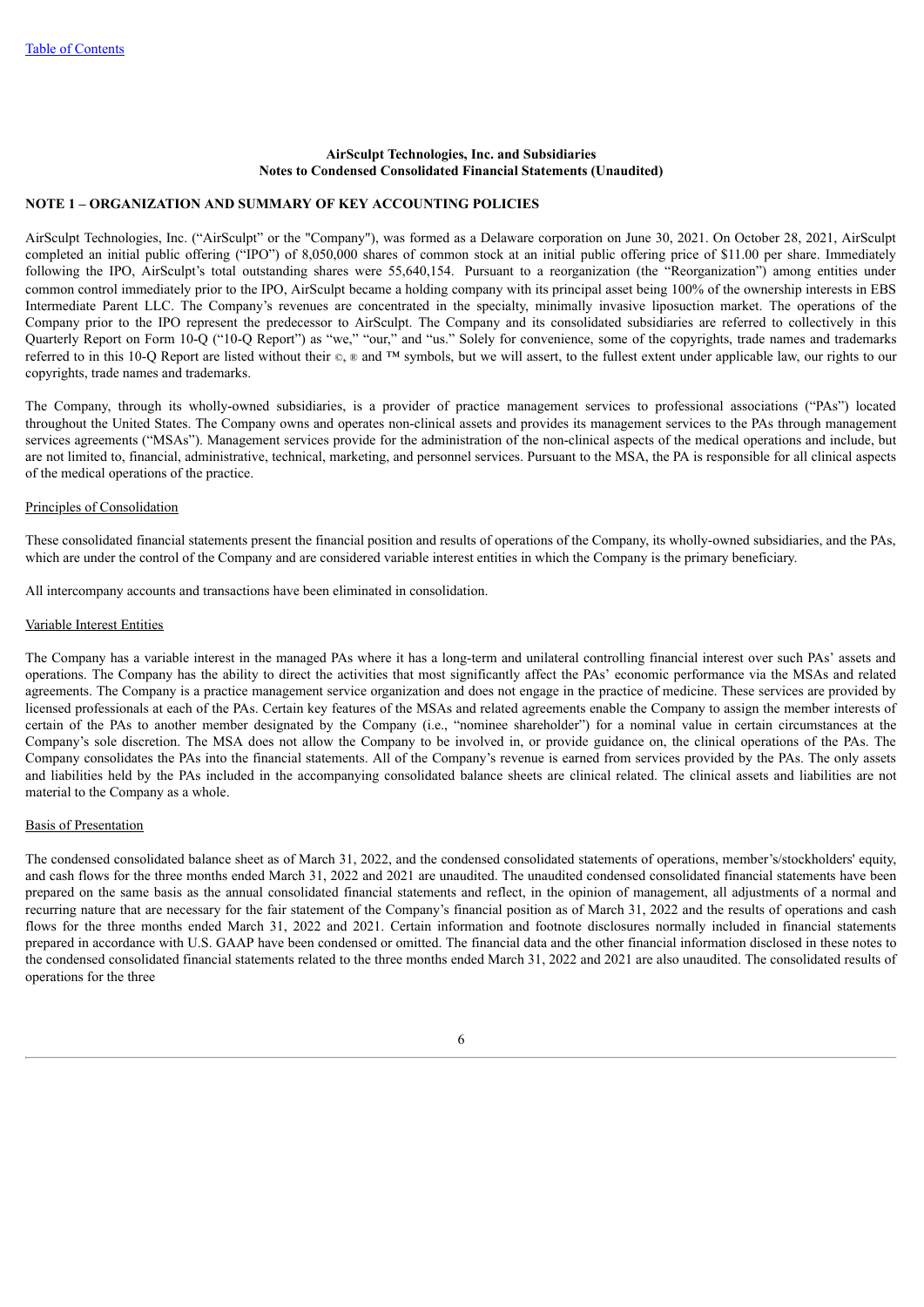months ended March 31, 2022 are not necessarily indicative of results to be expected for the year ending December 31, 2022 or for any other future annual or interim period.

The condensed consolidated balance sheet as of December 31, 2021 is derived from the Company's annual audited consolidated financial statements for the year ended December 31, 2021, which should be read in conjunction with these condensed consolidated financial statements and which are included in the Company's Annual Report dated March 11, 2022 filed with the Securities and Exchange Commission ("SEC") pursuant to Section 13 or 15(d) of the Securities Exchange Act of 1934.

The condensed consolidated financial statements include the accounts of the Company and its wholly-owned subsidiaries, as well as interests in PAs controlled by the Company through rights granted to the Company by contract to manage and control the affiliate's business (as described in "Variable Interest Entities" above). All significant intercompany balances and transactions are eliminated in consolidation.

#### Revenue Recognition

Revenue consists primarily of revenue earned for the provision of the Company's patented AirSculpt® procedures. A performance obligation is a promise in a contract to transfer a distinct good or service to the customer and is the unit of account for revenue recognition. A contract's transaction price is allocated to each distinct performance obligation and recognized as revenue when, or as, the performance obligation is satisfied. The Company's performance obligations are delivery of specialty, minimally invasive liposuction services.

The Company assists patients, as needed, by providing third-party financing options to pay for procedures. The Company has arrangements with various financing companies to facilitate this option. There is a financing transaction fee based on a set percentage of the amount financed and the Company recognizes revenue based on the expected transaction price which is reduced for financing fees.

Revenue for services is recognized when the service is performed. Payment is typically rendered in advance of the service. Customer contracts generally do not include more than one performance obligation.

The Company's policy is to require payment for services in advance. Payments received for services that have yet to be performed as of March 31, 2022 and December 31, 2021 are included in deferred revenue and patient deposits.

# Deferred Financing Costs, Net

Loan costs and discounts are capitalized in the period in which they are incurred and amortized on the straight-line basis over the term of the respective financing agreement which approximates the effective interest method. These costs are included as a reduction of long-term debt on the condensed consolidated balance sheets. Total amortization of deferred financing costs was approximately \$0.2 million and \$0.1 million for the three months ended March 31, 2022 and 2021, respectively. Amortization of loan costs and discounts is included as a component of interest expense.

#### Long-Lived Assets

The Company accounts for impairment of long-lived assets in accordance with the provisions of the Financial Accounting Standards Board ("FASB") Accounting Standards Codification ("ASC") Topic 350, *Intangibles – Goodwill and Other*. This standard requires that long-lived assets and certain identifiable intangibles be reviewed for impairment whenever events or changes in circumstances indicate that the carrying amount of an asset may not be recoverable. Recoverability of long-lived assets to be held and used is measured by a comparison of the carrying amount of an asset to future estimated cash flows expected to arise as a direct result of the use and eventual disposition of the asset. If such assets are considered to be impaired, the impairment to be recognized is measured by the amount by which the carrying amount of the assets exceeds the fair value of the assets. Assets to be disposed of are reported at the lower of the carrying amount or fair value, less costs to sell. No impairment charges were recognized for the three months ended March 31, 2022 and 2021.

## Fair Value

ASC Topic 820, *Fair Value Measurements and Disclosure*s, defines fair value, establishes a framework for measuring fair value in accordance with accounting principles generally accepted in the United States, and expands disclosure requirements about fair value measurements.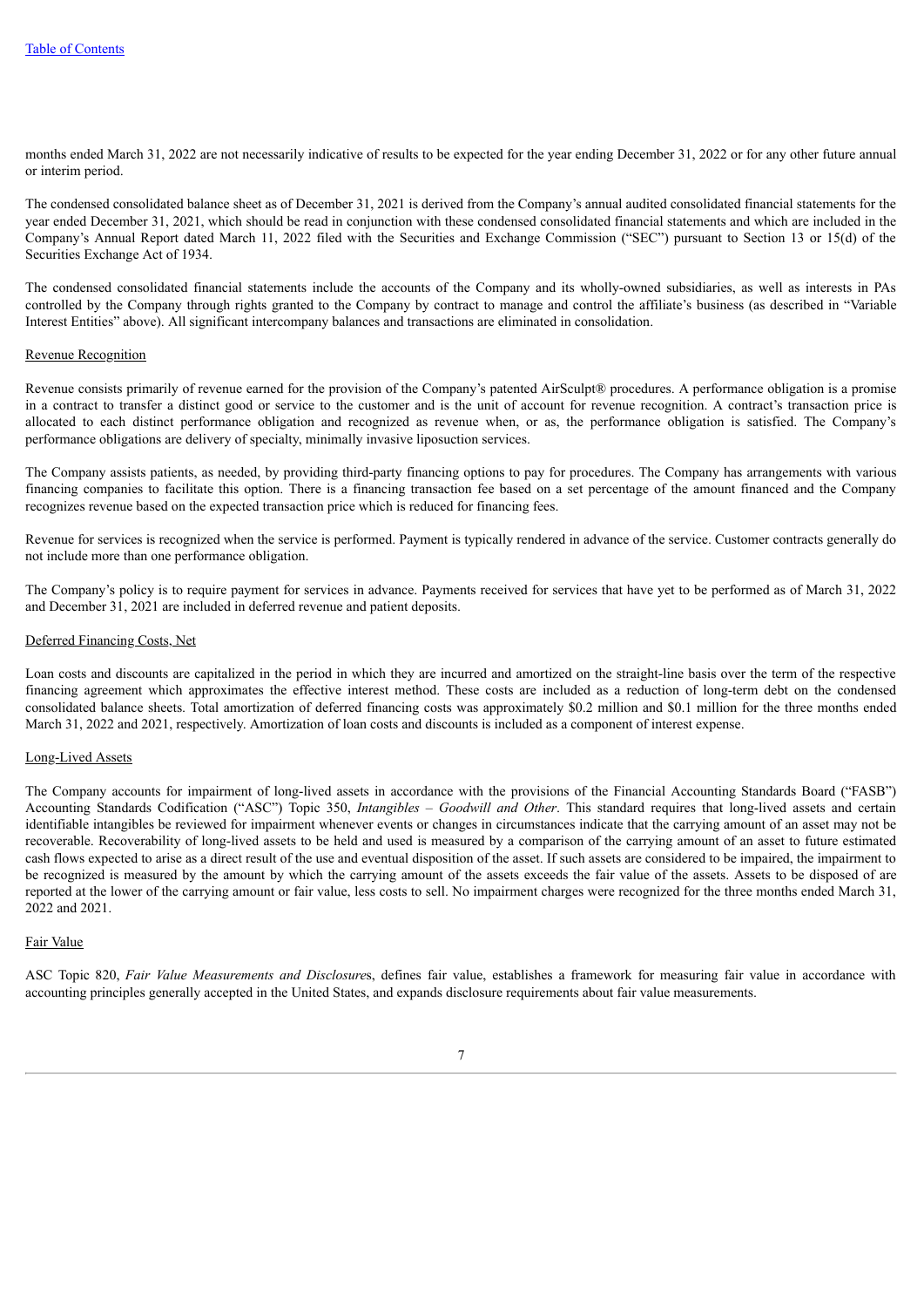ASC Topic 820 defines three categories for the classification and measurement of assets and liabilities carried at fair value:

Level 1: Quoted market prices in active markets for identical assets or liabilities.

Level 2: Observable market-based inputs or observable inputs that are corroborated by market data.

Level 3: Unobservable inputs reflecting the reporting entity's own assumptions.

The fair value of financial instruments is generally estimated through the use of public market prices, quotes from financial institutions and other available information. Judgment is required in interpreting data to develop estimates of market value and, accordingly, amounts are not necessarily indicative of the amounts that could be realized in a current market exchange.

Short-term financial instruments, including cash, prepaid expenses and other current assets, accounts payable, and other liabilities, consist primarily of instruments without extended maturities, for which the fair value, based on management's estimates, approximates their carrying values. Borrowings bear interest at what is estimated to be current market rates of interest, accordingly, carrying value approximates fair value.

# Earnings Per Share

Basic earnings per share of common stock is computed by dividing net loss attributable to AirSculpt Technologies, Inc. for the three months ended March 31, 2022 by the weighted-average number of shares of common stock outstanding during the same period. Diluted earnings per share of common stock is computed by dividing net loss attributable to AirSculpt Technologies, Inc. for the three months ended March 31, 2022 by the weighted-average number of shares of common stock adjusted to give effect to potentially dilutive securities. Diluted loss per share for the three months ended March 31, 2022 is the same as basic loss per share as the inclusion of potentially dilutive shares would be antidilutive.

Prior to the IPO, the EBS Intermediate Parent, LLC structure included only LLC common units. As a result, the Company does not believe earnings per share to be a meaningful presentation in the accompanying condensed consolidated financial statements for the three months ended March 31, 2021.

# Advertising Costs

Advertising costs are expensed in the period when the costs are incurred and are included as a component of selling, general and administrative costs. Advertising expenses were approximately \$4.8 million and \$2.5 million for the three months ended March 31, 2022 and 2021, respectively.

#### Income Taxes

Prior to the Reorganization, the Company was organized as a limited liability company and had elected to be treated as a partnership for federal and state income tax purposes. Accordingly, the tax consequences of the Company's profits and losses were passed through to the members of the Company and were reported in their respective income tax returns. Therefore, historically no provision for income taxes has been provided in the accompanying condensed consolidated financial statements for periods prior to the Reorganization.

As a result of the Reorganization, the Company became subject to taxation as a C corporation for periods after October 28, 2021.

The Company applies the provisions of ASC 740-10, *Accounting for Uncertain Tax Positions* ("ASC 740-10"). Under these provisions, companies must determine and assess all material positions existing as of the reporting date, including all significant uncertain positions, for all tax years that are open to assessment or challenge under tax statutes. Additionally, those positions that have only timing consequences are analyzed and separated based on ASC 740- 10's recognition and measurement model.

ASC 740-10 provides guidance related to uncertain tax positions for pass-through entities and tax-exempt not-for profit entities. ASC 740-10 also modifies disclosure requirements related to uncertain tax positions for nonpublic entities and provides that all entities are subject to ASC 740-10 even if the only tax position in question is the entity's status as a pass-through.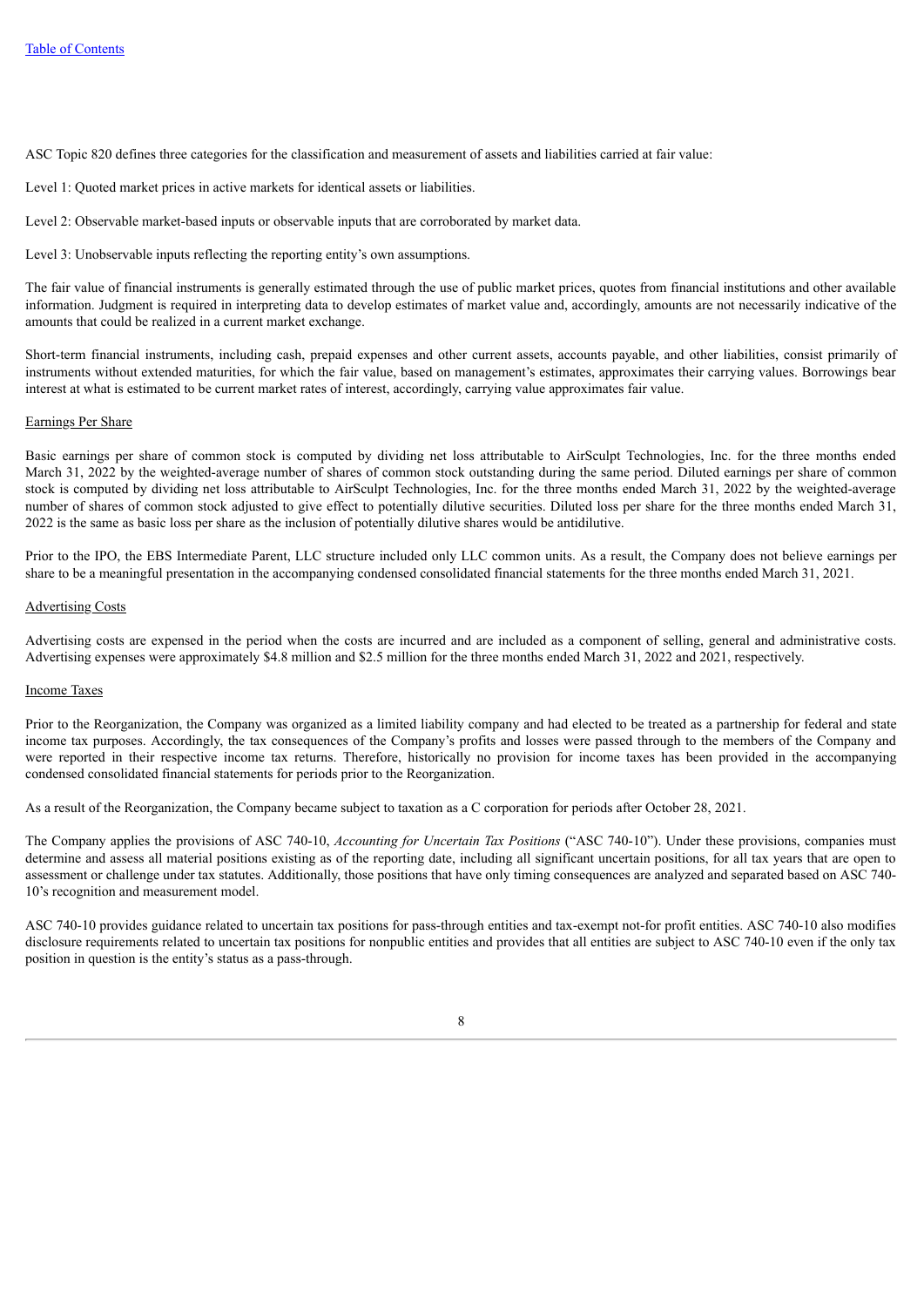As required by the uncertain tax position guidance, the Company recognizes the financial statement benefit of a tax position only after determining that the relevant tax authority would more likely than not sustain the position following an audit. For tax positions meeting the more-likely-than-not threshold, the amount recognized in the condensed consolidated financial statements is the largest benefit that has a greater than 50 percent likelihood of being realized upon ultimate settlement with the relevant tax authority. The Company applied the uncertain tax position guidance to all tax positions for which the statute of limitations remained open and determined that there are no uncertain tax positions as of March 31, 2022 or December 31, 2021. The Company is not subject to U.S. federal tax examination prior to 2021, when it was formed.

The Company has an effective tax rate of approximately 74.0% for the three months ended March 31, 2022, inclusive of all applicable U.S. federal and state income taxes. Prior to the Reorganization, the Company was not subject to federal taxation.

## **NOTE 2 – GOODWILL AND INTANGIBLES, NET**

The annual review of goodwill impairment will be performed in October 2022. There were no triggering events during the three months ended March 31, 2022 and 2021.

The Company had goodwill of \$81.7 million at March 31, 2022 and December 31, 2021.

Intangible assets consisted of the following at March 31, 2022 and December 31, 2021 (in 000's):

|                                                       |   | March 31,<br>2022 | December 31.<br>2021 | <b>Useful Life</b> |
|-------------------------------------------------------|---|-------------------|----------------------|--------------------|
| Technology and know-how                               | ъ | 53,600 \$         | 53,600               | 15 years           |
| Trademarks and tradenames                             |   | 17.700            | 17,700               | 15 years           |
|                                                       |   | 71,300            | 71,300               |                    |
| Accumulated amortization of technology and know-how   |   | (12,506)          | (11, 613)            |                    |
| Accumulated amortization of tradenames and trademarks |   | (4,130)           | (3,835)              |                    |
| Total intangible assets                               |   | 54,664            | 55,852               |                    |

Aggregate amortization expense on intangible assets was approximately \$1.2 million for both of the three months ended March 31, 2022 and 2021.

# **NOTE 3 - PROPERTY AND EQUIPMENT, NET**

As of March 31, 2022 and December 31, 2021 property and equipment consists of the following (in 000's):

|                                |  | March 31,<br>2022 |     | December 31,<br>2021 |  |
|--------------------------------|--|-------------------|-----|----------------------|--|
| Medical equipment              |  | 4,452             | - S | 3,753                |  |
| Office and computer equipment  |  | 236               |     | 207                  |  |
| Furniture and fixtures         |  | 2,364             |     | 1,976                |  |
| Leasehold improvements         |  | 10,492            |     | 7,726                |  |
| Construction in progress       |  | 3,363             |     | 2,873                |  |
| Less: Accumulated depreciation |  | (3,601)           |     | (2,908)              |  |
| Property and equipment, net    |  | 17,306            |     | 13,627               |  |

Depreciation expense was approximately \$0.7 million and \$0.3 million for the three months ended March 31, 2022 and 2021, respectively.

#### **NOTE 4 – DEBT**

In October 2018, the Company entered into a credit agreement (the "Credit Agreement") with a lender. Under the terms of the Credit Agreement, we obtained a \$34.0 million term loan. In May 2021, the Company amended the Credit Agreement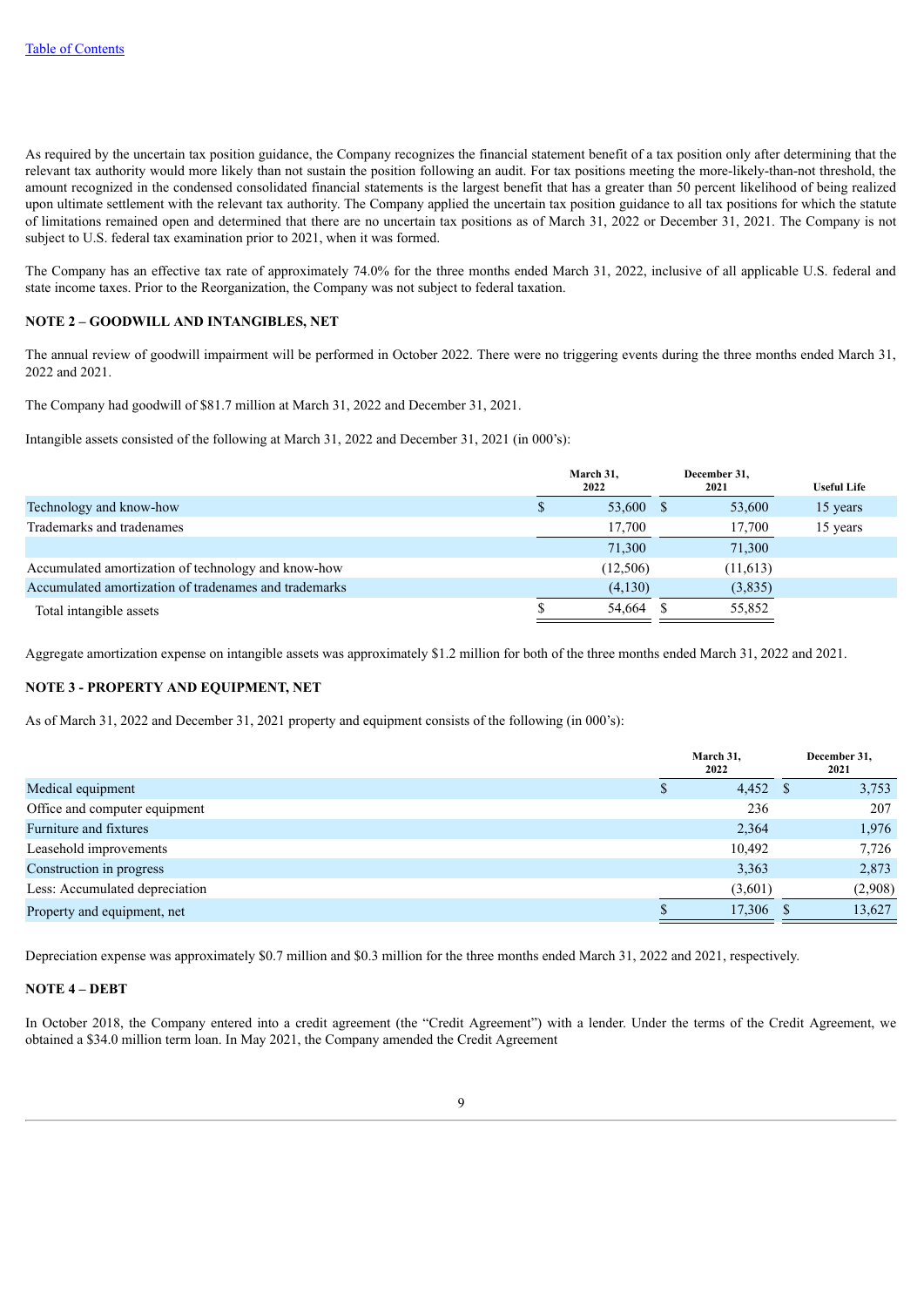by adding an incremental \$52.0 million senior secured term loan, resulting in an \$84.1 million term loan in aggregate. The proceeds from this loan plus excess cash on the balance sheet were used to pay a distribution to EBS Parent, LLC (the "Parent") of approximately \$59.7 million and the related fees for this transaction. Beginning on June 30, 2021, the quarterly principal payments increased from \$100,000 to \$212,500.

There were no changes in the terms of the Credit Agreement during the three months ended March 31, 2022.

Total borrowings as of March 31, 2022 and December 31, 2021 were as follows (in 000's):

|                                               | March 31,<br>2022 | December 31,<br>2021 |
|-----------------------------------------------|-------------------|----------------------|
| Term loan                                     | 84,050            | 84,262               |
| Unamortized debt discounts and issuance costs | (1,450)           | (1,657)              |
| Total debt, net                               | 82,600            | 82,605               |
| Less: Current portion                         | (850)             | (850)                |
| Long-term debt, net                           | 81,750            | 81,755               |

As of March 31, 2022, the Company had \$5.0 million available on the revolving credit facility.

The scheduled future maturities of long-term debt as of March 31, 2022 is as follows (in 000's):

| 2022                    | 638    |
|-------------------------|--------|
| 2023                    | 83,412 |
| <b>Total maturities</b> | 84,050 |

All borrowings under the Credit Agreement are cross collateralized by substantially all assets of the Company and are subject to certain restrictive covenants including quarterly total leverage ratio, fixed charge ratio requirements and a limit on capital expenditures. The Company is in compliance with all covenants and has no letter of credit outstanding as of March 31, 2022.

# **NOTE 5 – LEASES**

The Company's operating leases are primarily for real estate, including medical office suites and corporate offices. For the three months ended March 31, 2022 and 2021, the Company incurred rent expense of \$1.0 million and \$0.8 million, respectively, for its medical office suites. The Company's rent expense related to its medical office suites is classified in cost of services within the Company's condensed consolidated statements of operations. The Company incurred rent expense of \$45,000 and \$22,000 for the three months ended March 31, 2022 and 2021, respectively, related to the corporate offices which is classified in selling, general and administrative expenses. The Company currently does not have any finance leases.

Real estate lease agreements typically have initial terms of five to ten years and may include one or more options to renew. The useful life of assets and leasehold improvements are limited by the expected lease term, unless there is a transfer of title or purchase option reasonably certain of exercise. The Company's lease agreements do not contain any material residual value guarantees, restrictions or covenants.

The following table presents supplemental cash flow information for the three months ended March 31, 2022 and 2021 (in 000's):

|                                                                         | March 31.<br>2022 |  | March 31,<br>2021 |  |
|-------------------------------------------------------------------------|-------------------|--|-------------------|--|
| Cash paid for amounts included in the measurement of lease liabilities: |                   |  |                   |  |
| Operating cash outflows from operating leases                           | 978               |  | 728               |  |
| Right-of-use assets obtained in exchange for lease obligations:         |                   |  |                   |  |
| Operating leases                                                        | 2.073 \$          |  |                   |  |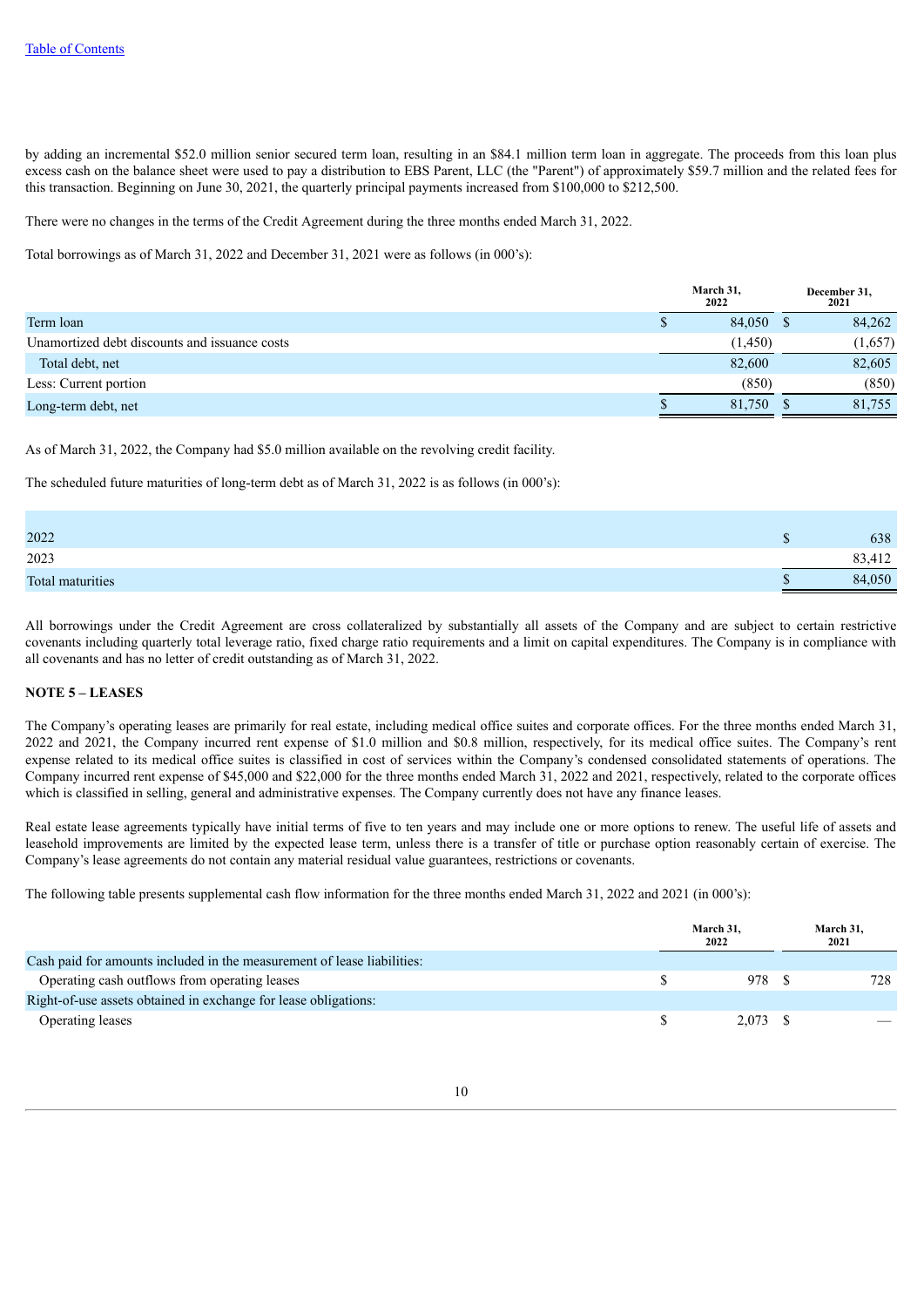Future minimum rental payments under all non-cancellable operating lease agreements for the succeeding five years are as follows, excluding common area maintenance charges that may be required by the agreements (in 000's):

# Year ended December 31, 2022 (excluding the three months ended March 31, 2022)  $\qquad \qquad$  3,170 2023 4,278  $2024$   $4,179$ 2025 4,150  $2026$  3,737 Thereafter 4,530 Total lease payments 24,044 Less: imputed interest (4,890) Total lease obligations  $\qquad \qquad$  19,154

### **NOTE 6 – STOCKHOLDERS' EQUITY AND EQUITY-BASED COMPENSATION**

Subsequent to the IPO and Reorganization, AirSculpt established the 2021 Equity Incentive Plan. During the three months ended March 31, 2022, the Company granted 215,873 restricted stock units to executive officers and employees. These RSUs are not considered outstanding until vested. Vesting is subject to both time and performance conditions. Of the total restricted stock units granted 103,936 had market-based vesting conditions and 4,000 had performance-based conditions. The market vesting criteria is based on the Company's actual performance and/or market condition results as compared to the targets. In addition to the achievement of the performance conditions, these PSUs are generally subject to the continuing service of the employee over the ratable vesting period from the earned date continuing through the settlement of the shares. For these PSUs, the shares settle in the first quarter of the year following the year in which the vesting criteria is met. The time-based and company performance vesting units fair values were determined based on the closing price of the Company's common stock on the trading date immediately prior to the grant date. The fair values of restricted stock units with a market-based vesting condition were estimated using a Monte Carlo simulation model.

The Company recorded equity-based compensation expense of \$7.3 million and \$0.1 million for the three months ended March 31, 2022 and 2021, respectively, in selling, general and administrative expenses on the condensed consolidated statements of operations. Forfeitures are recognized as incurred.

The Company paid distributions to the Parent of approximately \$0.3 million and \$3.7 million for the three months ended March 31, 2022 and 2021, respectively.

# **NOTE 7 – EARNINGS PER SHARE**

Basic earnings per share of common stock is computed by dividing net loss attributable to AirSculpt Technologies, Inc. for the three months ended March 31, 2022 by the weighted-average number of shares of common stock outstanding during the same period. Diluted earnings per share of common stock is computed by dividing net loss attributable to AirSculpt Technologies, Inc. for the three months ended March 31, 2022 by the weighted-average number of shares of common stock adjusted to give effect to potentially dilutive securities. Diluted loss per share for the three months ended March 31, 2022 is the same as basic loss per share as the inclusion of potentially dilutive shares would be antidilutive.

Prior to the IPO, the EBS Intermediate Parent, LLC structure included only LLC common units issued and outstanding to pre-IPO LLC members. The Company analyzed the calculation of earnings per unit for periods prior to the IPO and determined that it resulted in values that would not be meaningful to the users of these consolidated financial statements. Therefore, earnings per share information has not been presented for periods prior to the IPO on October 28, 2021.

A reconciliation of the numerator and denominator used in the calculation of basic and diluted net loss per share of common stock is as follows (in 000's except for shares and per share figures):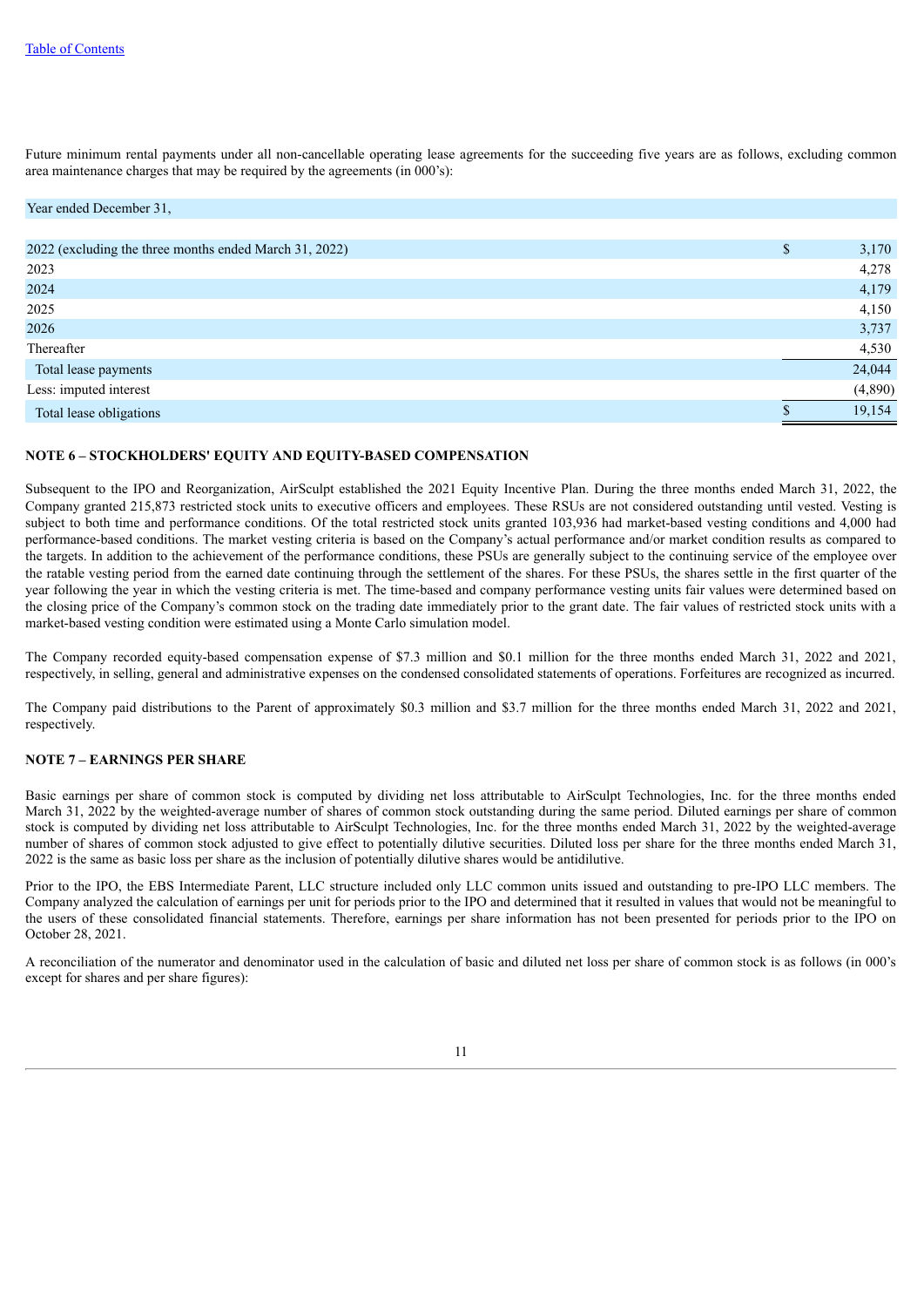|                                                                | <b>Three Months Ended</b><br>March 31, |            |      |
|----------------------------------------------------------------|----------------------------------------|------------|------|
|                                                                |                                        | 2022       | 2021 |
| <b>Numerator:</b>                                              |                                        |            |      |
| Net loss                                                       |                                        | (693)      | N/A  |
| Denominator:                                                   |                                        |            |      |
| Weighted average shares of common stock outstanding - basic    |                                        | 55,640,154 | N/A  |
| Add: Effect of dilutive securities                             |                                        |            | N/A  |
| Weighted average shares of common stock outstanding - diluted  |                                        | 55,640,154 | N/A  |
| Loss per share of common stock outstanding - basic and diluted |                                        | (0.01)     | N/A  |

The following number of potentially dilutive shares were excluded from the calculation of diluted loss per share because the effect of including such potentially dilutive shares would have been antidilutive.

|                                          | <b>Three Months Ended</b><br>March 31, |      |
|------------------------------------------|----------------------------------------|------|
|                                          | 2022                                   | 2021 |
| Restricted stock units                   | 2,472,640                              | N/A  |
| Performance and market-based stock units | 2,417,001                              | N/A  |

# **NOTE 8 – INCOME TAXES**

As a result of the Reorganization, the Company became subject to taxation as a C corporation for periods after October 28, 2021. The Company's income tax expense/(benefit) for the three months ended March 31, 2022 was \$(2.0) million, and the effective tax rates was 74.0%. The main driver of the difference between the effective and statutory rate is non-deductible executive compensation under Section 162(m) of the Internal Revenue Code. There are no uncertain tax positions as of March 31, 2022 or December 31, 2021.

# **NOTE 9 – RELATED PARTY TRANSACTIONS**

The Company entered into a professional services agreements, effective October 2, 2018, with Vesey Street Capital Partners, LLC, JCBI II, LLC, and Dr. Aaron Rollins (collectively the "Advisors"), where the Advisors provided certain managerial and advisory services to the Company. Each of the Advisors had an ownership interest in the Parent. Under the professional services agreements, the Company agreed to pay the Advisors an aggregate annual fee (also referred to as the sponsor management fee) of the greater of \$500,000 or 2% of consolidated earnings before interest, tax, depreciation and amortization, payable in advance quarterly installments, and the fee was allocated between the Advisors based on the outstanding Parent Class A Units held. Under the agreements, the Company also reimbursed the Advisors for any out-of-pocket expenses incurred related to providing their services. In conjunction with the IPO and Reorganization, the professional services agreements with the Advisors were terminated. During the three months ended March 31, 2021, the Company incurred sponsor management fees of approximately \$125,000.

# **NOTE 10 – COMMITMENTS AND CONTINGENCIES**

#### Professional Liability

In the ordinary course of business, the Company becomes involved in pending and threatened legal actions and proceedings, most of which involve claims of medical malpractice related to medical services provided by the PAs employed and affiliated physicians. The Company may also become subject to other lawsuits which could involve large claims and significant costs. The Company believes, based upon a review of pending actions and proceedings, that the outcome of such legal actions and proceedings will not have a material adverse effect on its business, financial condition, results of operations, and cash flows. The outcome of such actions and proceedings, however, cannot be predicted with certainty and an unfavorable resolution of one or more of them could have a material adverse effect on the Company's business, financial condition, results of operations, and cash flows.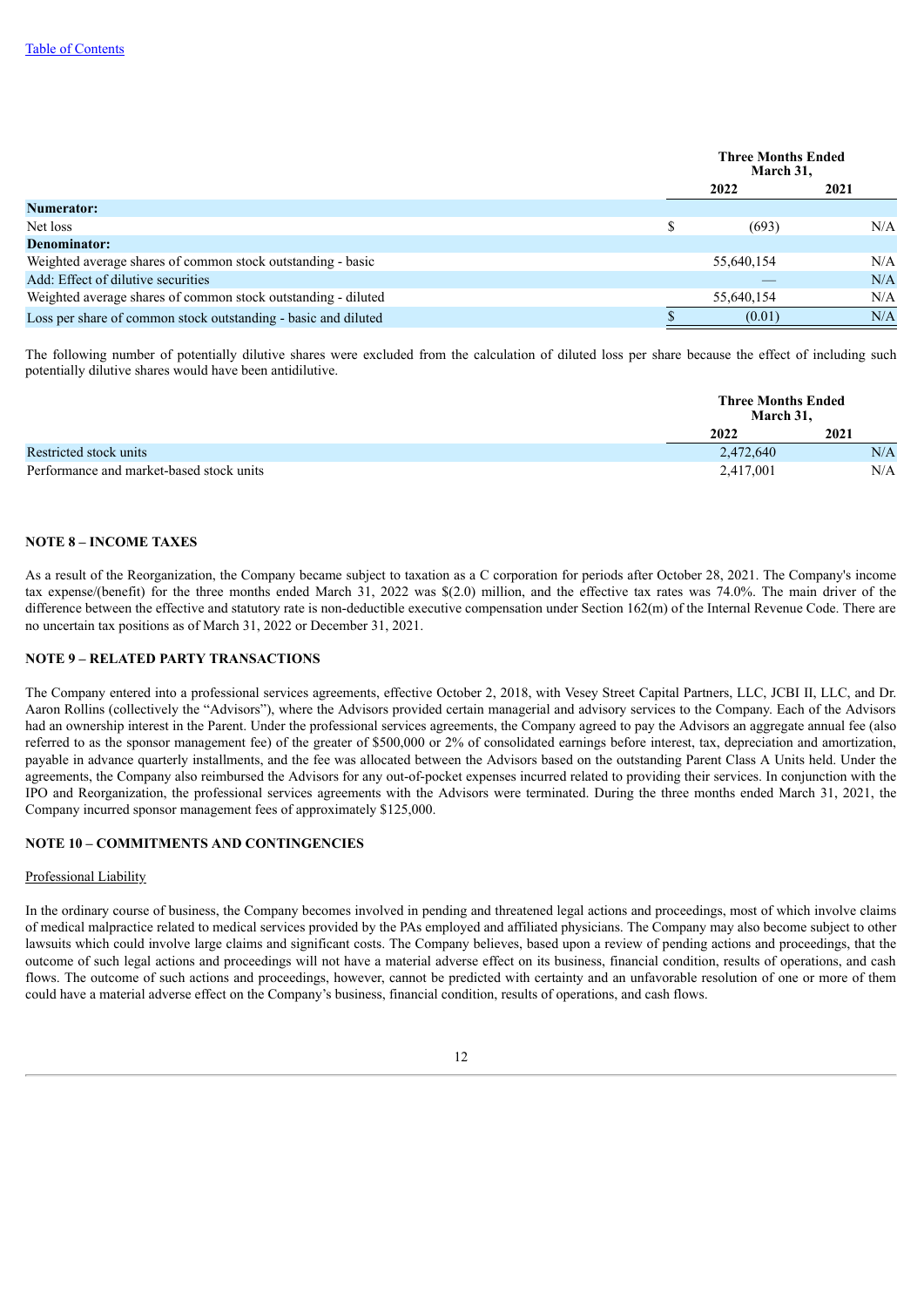Although the Company currently maintains liability insurance coverage intended to cover professional liability and certain other claims, the Company cannot assure that its insurance coverage will be adequate to cover liabilities arising out of claims asserted against it in the future where the outcomes of such claims are unfavorable. Liabilities in excess of the Company's insurance coverage, including coverage for professional liability and certain other claims, could have a material adverse effect on the Company's business, financial condition, results of operations, and cash flows.

### **NOTE 11 – SEGMENT INFORMATION**

<span id="page-14-0"></span>The Company has one reportable segment: direct medical procedure services. This segment is made up of facilities and medical staff that provide the Company's patented AirSculpt® procedures to patients. Segment information is presented in the same manner that the Company's chief operating decision maker ("CODM") reviews the operating results in assessing performance and allocating resources. The Company's CODM is the Company's chief executive and chief operating officers. This committee reviews financial information presented on a consolidated basis for purposes of making operating decisions, assessing financial performance and allocating resources. The Company's CODM reviews revenue, gross profit and Adjusted EBITDA. Gross profit is defined as revenues less cost of service incurred and Adjusted EBITDA as net income/loss excluding depreciation and amortization, net interest expense, loss on debt modification, sponsor management fee, pre-opening de novo and relocation costs, restructuring and related severance costs, IPO related costs, and equity-based compensation.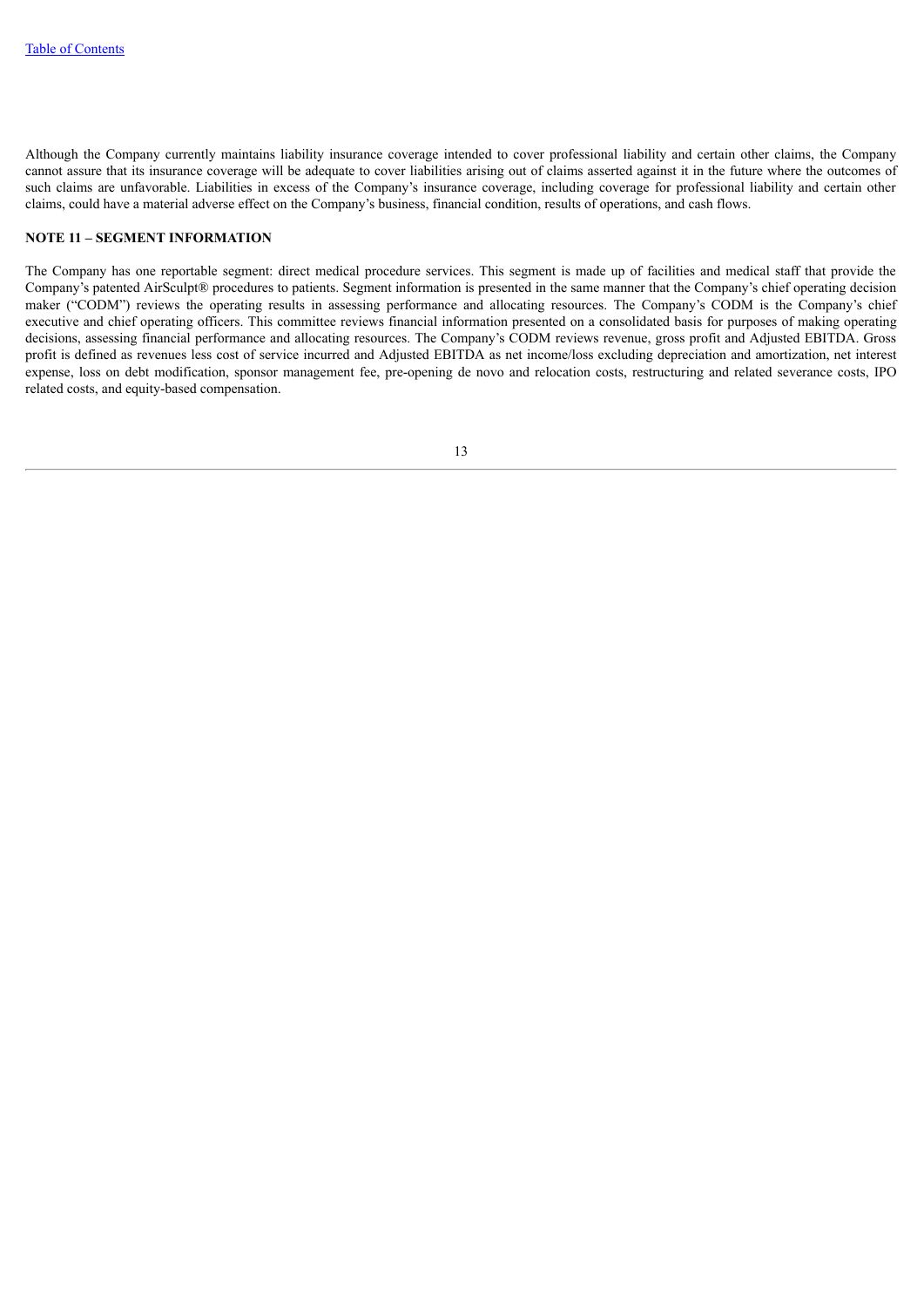### **Item 2. Management's Discussion and Analysis of Financial Condition and Results of Operations**

The following discussion and analysis of our financial condition and results of operations should be read together with our financial statements and related notes and other financial information appearing in our Annual Report on Form 10-K dated March 11, 2022 filed with the Securities and Exchange Commission ("SEC") pursuant to Section 13 or 15(d) of the Securities Exchange Act of 1934. This discussion and analysis contains forward-looking statements that involve risk, uncertainties and assumptions. See the section entitled "Cautionary Note Regarding Forward-Looking Statements" in this Quarterly Report on Form 10-Q. Our actual results could differ materially from those anticipated in the forward-looking statements as a result of many *factors, including those discussed in "Risk Factors" and elsewhere in this Quarterly Report on Form 10-Q.*

Unless otherwise indicated or the context otherwise requires, references in this Quarterly Report on Form 10-Q to the "Company," "Elite Body Sculpture." "we." "us" and "our" refer to AirSculpt Technologies. Inc. and its consolidated subsidiaries and the Professional Associations.

#### **Overview**

AirSculpt is an experienced, fast-growing national provider of body contouring procedures delivering a premium consumer experience under its brand, Elite Body Sculpture. At Elite Body Sculpture, we provide custom body contouring using our proprietary AirSculpt® method that removes unwanted fat in a minimally invasive procedure, producing dramatic results. In March 2022, we opened a new center in Las Vegas, NV. We now deliver our AirSculpt® procedures through a growing nationwide footprint of 19 centers across 15 states as of May 13, 2022.

For the three months ended March 31, 2022, we performed 3,156 cases and generated approximately \$39.5 million of revenue, compared to 2,408 cases and \$26.1 million in revenue for the three months ended March 31, 2021. This represents approximately 51% growth for the three months ended March 31, 2022 over the same period in prior year.

#### **Key Operational and Business Metrics**

In addition to the measures presented in our condensed consolidated financial statements, we use the following key operational and business metrics to evaluate our business, measure our performance, develop financial forecasts and make strategic decisions:

#### *Cases Performed and Revenue per Case*

Our case volumes in the table below, which are used for calculating revenue per case, represent one patient visit; notwithstanding that, a patient may have multiple areas treated during one visit. We believe this provides the best approach for assessing our revenue performance and trends.

# **Total Case and Revenue Metrics**

|                                 | <b>Three Months Ended</b><br>March 31, |        |  |
|---------------------------------|----------------------------------------|--------|--|
|                                 | 2022                                   | 2021   |  |
| Cases                           | 3,156                                  | 2,408  |  |
| Case growth                     | 31.1%                                  | N/A    |  |
| Revenue per case                | 12,530<br>S                            | 10,856 |  |
| Revenue per case growth         | $15.4\%$                               | N/A    |  |
| Number of facilities            | 19                                     | 14     |  |
| Number of total procedure rooms | 36                                     | 23     |  |

#### *Same-Center Information*

For the three months ended March 31, 2022 and 2021, we define same-center case and revenue growth as the growth in each of our cases and revenue at facilities that have been owned and operated since January 1, 2021. We define same-center facilities and procedure rooms based on if a facility has been owned or operated since January 1, 2021.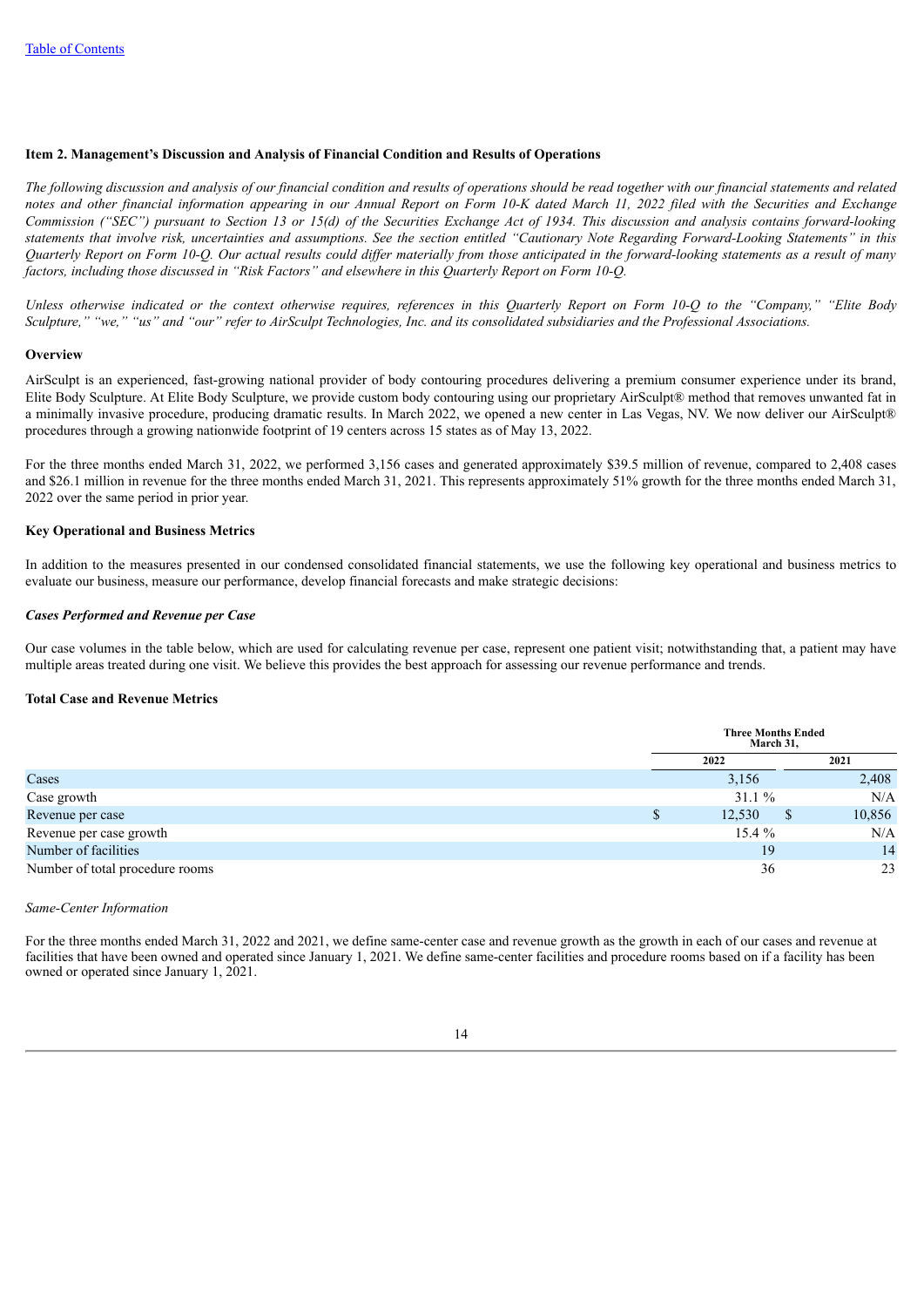### **Same-Center Case and Revenue Metrics**

|                                 |              | <b>Three Months Ended</b><br>March 31, |  |        |
|---------------------------------|--------------|----------------------------------------|--|--------|
|                                 |              | 2022                                   |  | 2021   |
| Cases                           |              | 2,702                                  |  | 2,408  |
| Case growth                     |              | $12.2 \%$                              |  | N/A    |
| Revenue per case                | $\mathbf{D}$ | 12,436                                 |  | 10,856 |
| Revenue per case growth         |              | 14.6 $%$                               |  | N/A    |
| Number of facilities            |              | 14                                     |  | 14     |
| Number of total procedure rooms |              | 26                                     |  | 23     |

#### *Non-GAAP Financial Measures—Adjusted EBITDA and Adjusted EBITDA Margin*

We report our financial results in accordance with GAAP, however, management believes the evaluation of our ongoing operating results may be enhanced by a presentation of Adjusted EBITDA and Adjusted EBITDA Margin, which are non-GAAP financial measures.

We define Adjusted EBITDA as net income excluding depreciation and amortization, net interest expense, income tax expense, sponsor management fee, pre-opening de novo and relocation costs, restructuring and related severance costs, IPO related costs, and equity-based compensation. We include Adjusted EBITDA because it is an important measure on which our management assesses and believes investors should assess our operating performance. We consider Adjusted EBITDA to be an important measure because it helps illustrate underlying trends in our business and our historical operating performance on a more consistent basis. Adjusted EBITDA has limitations as an analytical tool including: (i) Adjusted EBITDA does not include results from equity-based compensation and (ii) Adjusted EBITDA does not reflect interest expense on our debt or the cash requirements necessary to service interest or principal payments.

We define Adjusted EBITDA Margin as Adjusted EBITDA as a percentage of revenue. We included Adjusted EBITDA Margin because it is an important measure on which our management assesses and believes investors should assess our operating performance. We consider Adjusted EBITDA Margin to be an important measure because it helps illustrate underlying trends in our business and our historical operating performance on a more consistent basis. Adjusted EBITDA Margin decreased to 24.8% for the three months ended March 31, 2022 compared to 36.6% for the three months ended March 31, 2021 due to incurring a full quarter of public company costs and recently (in the last six months), opening three new de novo facilities.

The following table reconciles Adjusted EBITDA and Adjusted EBITDA Margin to net (loss)/income, the most directly comparable GAAP financial measure:

|                                           | <b>Three Months Ended</b><br>March 31, |    |          |  |
|-------------------------------------------|----------------------------------------|----|----------|--|
| (\$ in thousands)                         | 2022                                   |    | 2021     |  |
| Net (loss)/income                         | (693)                                  | \$ | 6,621    |  |
| Plus                                      |                                        |    |          |  |
| Sponsor management fee                    |                                        |    | 125      |  |
| Equity-based compensation                 | 7,316                                  |    | 86       |  |
| <b>IPO</b> related costs                  | 731                                    |    |          |  |
| Pre-opening de novo and relocation costs  | 847                                    |    | 552      |  |
| Restructuring and related severance costs | 179                                    |    | 109      |  |
| Depreciation and amortization             | 1,886                                  |    | 1,491    |  |
| Interest expense, net                     | 1,492                                  |    | 586      |  |
| Income tax benefit                        | (1,970)                                |    |          |  |
| <b>Adjusted EBITDA</b>                    | 9,788                                  | S  | 9,570    |  |
| <b>Adjusted EBITDA Margin</b>             | 24.8%                                  |    | 36.6 $%$ |  |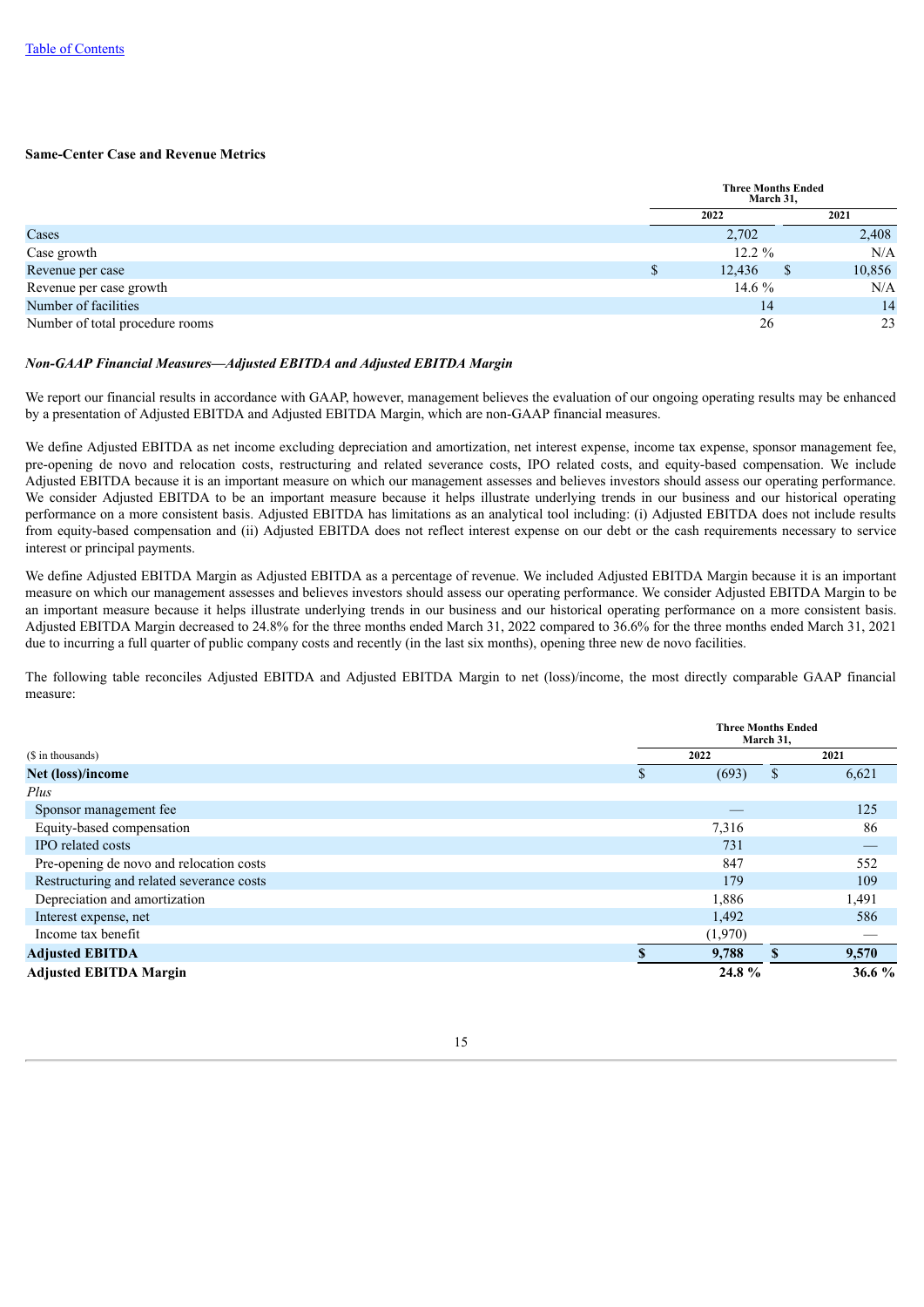#### **Impact of COVID-19**

Through the first three months of 2022, we experienced only minor impact at our centers, primarily due to staffing challenges brought on by COVID-19. We continue to monitor the current COVID-19 situation in each market we perform procedures and will react accordingly.

#### **Results of Operations**

# **Three Months Ended March 31, 2022 Compared to Three Months Ended March 31, 2021**

The following tables summarize certain results from the statements of income for each of the periods indicated and the changes between periods. The tables also show the percentage relationship to revenue for the periods indicated:

|                                                                             | <b>Three Months Ended</b><br>March 31, |         |                   |        |                   |  |  |
|-----------------------------------------------------------------------------|----------------------------------------|---------|-------------------|--------|-------------------|--|--|
|                                                                             |                                        |         | 2022              |        | 2021              |  |  |
| (\$ in thousands)                                                           |                                        | Amount  | $%$ of<br>Revenue | Amount | $%$ of<br>Revenue |  |  |
| Revenue                                                                     | S.                                     | 39,544  | $100.0\%$ \$      | 26,141 | 100.0 %           |  |  |
| Operating expenses:                                                         |                                        |         |                   |        |                   |  |  |
| Cost of service (exclusive of depreciation and amortization<br>shown below) |                                        | 14,662  | $37.1 \%$         | 8,785  | 33.6 %            |  |  |
| Selling, general and administrative                                         |                                        | 24,167  | 61.1%             | 8,658  | 33.1 %            |  |  |
| Depreciation and amortization                                               |                                        | 1,886   | 4.8 $%$           | 1,491  | 5.7 %             |  |  |
| Total operating expenses                                                    |                                        | 40,715  | 103.0 %           | 18,934 | 72.4%             |  |  |
| (Loss)/income from operations                                               |                                        | (1,171) | $(3.0)\%$         | 7,207  | 27.6 %            |  |  |
| Interest expense, net                                                       |                                        | 1,492   | $3.8\%$           | 586    | $2.2 \%$          |  |  |
| Pre-tax net (loss)/income                                                   |                                        | (2,663) | $(6.7)\%$         | 6,621  | 25.3 %            |  |  |
| Income tax benefit                                                          |                                        | (1,970) | $(5.0)\%$         |        | $-$ %             |  |  |
| Net (loss)/income                                                           |                                        | (693)   | $(1.8)\%$ \$      | 6,621  | 25.3 %            |  |  |

*Overview—*Our financial results for the three months ended March 31, 2022 compared to the three months ended March 31, 2021 reflect the addition of five de novo centers and expansion of existing centers which increased our procedure rooms by 13.

*Revenue—*Our revenue increased \$13.4 million, or 51.3%, compared to the same period in 2021. The increase is the result of adding five de novo centers which expanded our footprint from 14 centers to 19 centers and our number of procedure rooms from 23 to 36 as of March 31, 2022. We have also experienced strong revenue per case growth over the prior year of 15.4%. This increase is primarily due to patients having more areas treated at one visit as compared to prior periods and we attribute this to our brand awareness focus and more specifically to AirSculpt TV, which allows prospective patients to see live procedures being performed.

Revenue also increased due to our same-center case volume, which increased to 2,702 cases from 2,408 cases for the three months ended March 31, 2022, a 12.2% increase compared to the same period in 2021. This increase at our existing centers relates to continued expansion of our social media and marketing capabilities to drive further brand awareness and increase consumer acceptance for our procedures.

*Cost of Service—*Our cost of services increased \$5.9 million, or 66.9%, compared to the three months ended March 31, 2021. This increase is attributable to opening five centers since the 2021 period and an increase in our same center volumes and revenue. Cost of service was 37.1% and 33.6% as a percentage of revenue for the three months ended March 31, 2022 and 2021, respectively. This increase is primarily due to adding five de novo centers over the prior period. Cost of service as a percent of revenue is higher for a de novo center in the first year until the center reaches maturity, which can take up to two years. Cost of services was also impacted by clinical additions to our nursing teams. These investments will further enhance quality and safety for our patients and better prepare us for future growth in both existing centers and the new centers we are developing.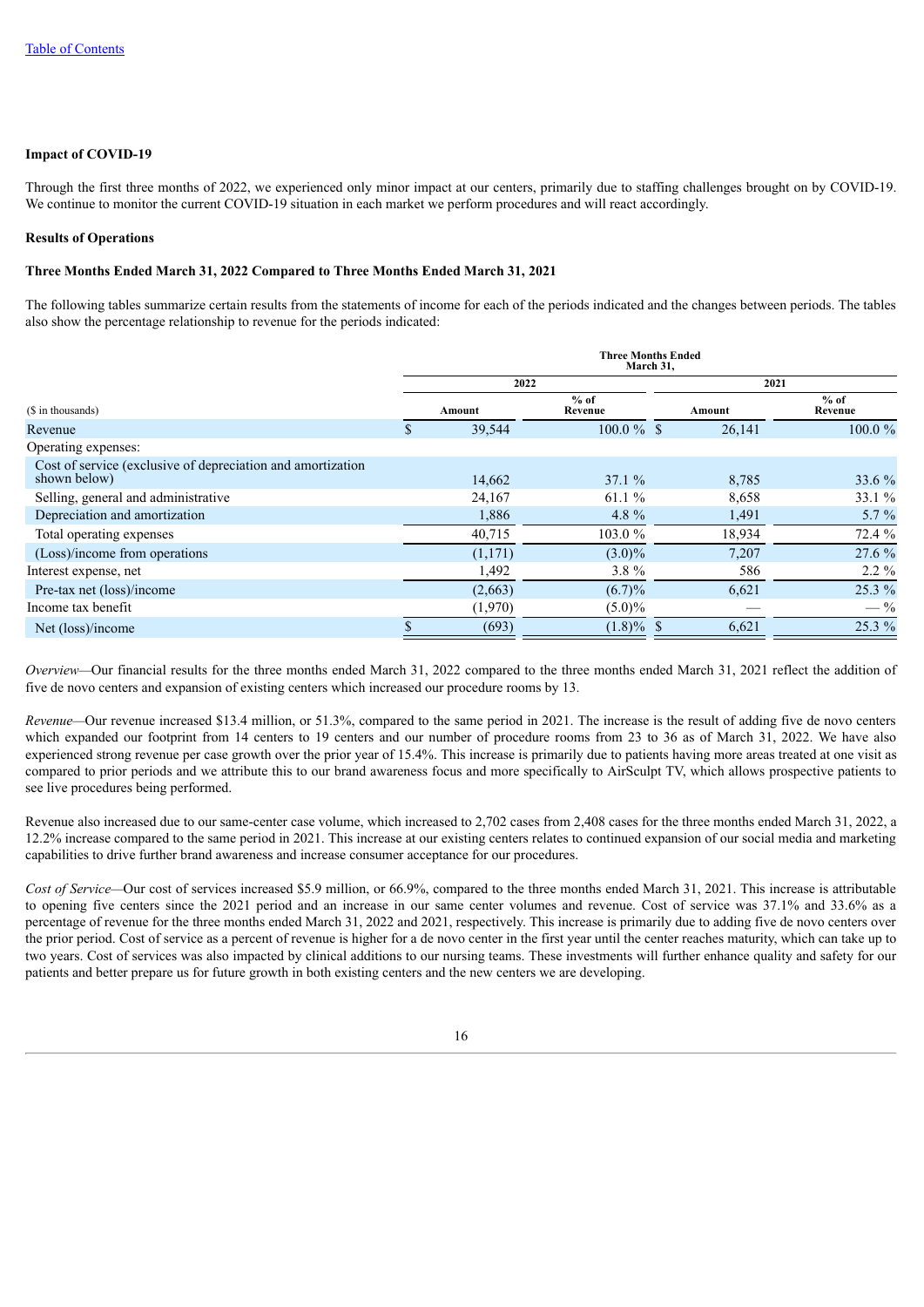*Selling, General and Administrative Expenses—*Selling, general and administrative expenses increased \$15.5 million, or 179.1%, for the three months ended March 31, 2022 compared to the same period in 2021. This increase is primarily related to the addition of public company costs of approximately \$2.3 million and an increase in equity-based compensation of \$7.3 million. This increase is also related to additional expenses we incurred for marketing and corporate support as we grow our center count through de novo expansion and providing support for our centers. We expect these costs to continue to increase as we continue to open de novo centers and expand the support we provide to our centers. Selling, general and administrative expenses as a percent of revenue was at 61.1% and 33.1% for the three months ended March 31, 2022 and 2021, respectively.

Selling expenses consist of advertising costs for social, digital and traditional marketing and sales and marketing personnel. Total selling expenses were approximately \$7.1 million and \$3.6 million for the three months ended March 31, 2022 and 2021, respectively. Our customer acquisition costs were approximately \$2,200 and \$1,500 per customer in the three months ended March 31, 2022 and 2021, respectively. We intend to continue investing in our sales and marketing capabilities as we add new centers and further increase our brand awareness, which will also drive further same-center growth. As a result, we expect these costs to increase on an absolute dollar basis. Additionally, selling expenses as a percentage of revenue may fluctuate from quarter to quarter based on the timing and scope of our initiatives and the related impact to our revenue.

General and administrative expenses include employee-related expenses, including salaries and related costs (excluding physician and clinical cost included in cost of service), equity-based compensation, technology, operations, finance, legal, corporate office rent and human resources. General and administrative expense were approximately \$17.1 million and \$5.0 million for the three months ended March 31, 2022 and 2021, respectively. As previously mentioned, equity-based compensation and public company costs were the two main drivers for this increase. We expect our general and administrative expenses to increase over time in absolute dollars due to the additional legal, accounting, insurance, investor relations and other costs that we incur as a public company. We also expect to expand our corporate team to support the opening of new centers and growth at existing facilities.

*Depreciation and Amortization—*Depreciation and amortization increased to approximately \$1.9 million for the three months ended March 31, 2022 compared to \$1.5 million for the same period in 2021. This increase is the result of having five additional de novo centers during the three months ended March 31, 2022 as compared to the 2021 period.

*Interest Expense, net—*Interest expense increased to \$1.5 million from \$0.6 million for the three months ended March 31, 2022 and 2021, respectively. The increase is the result of adding an incremental \$52.0 million of senior secured term loans in May 2021.

*Income Tax Expense—As a result of the Reorganization, the Company became subject to taxation as a C corporation for periods after October 28, 2021.* Our effective tax rate is 74.0% for the three months ended March 31, 2022.

#### **Liquidity and Capital Resources**

We principally rely on cash flows from operations as our primary source of liquidity and, if needed, up to \$5.0 million in revolving loans under our revolving credit facility. Our primary cash needs are for payroll, marketing and advertisements, rent, capital expenditures associated with de novo locations and new procedure room additions, as well as information technology and infrastructure, including our corporate office. We believe that the cash expected to be generated from operations and the availability of borrowings under the revolving credit facility will be sufficient for our working capital requirements, liquidity obligations, anticipated capital expenditures relating to the opening of de novo centers, adding new procedure rooms to our existing locations, and payments due under our existing credit facilities for at least the next 12 months.

As of March 31, 2022, we had \$27.2 million in cash and cash equivalents and an available amount of \$5.0 million under our revolving credit facility. We do not have any letters of credit outstanding as of March 31, 2022.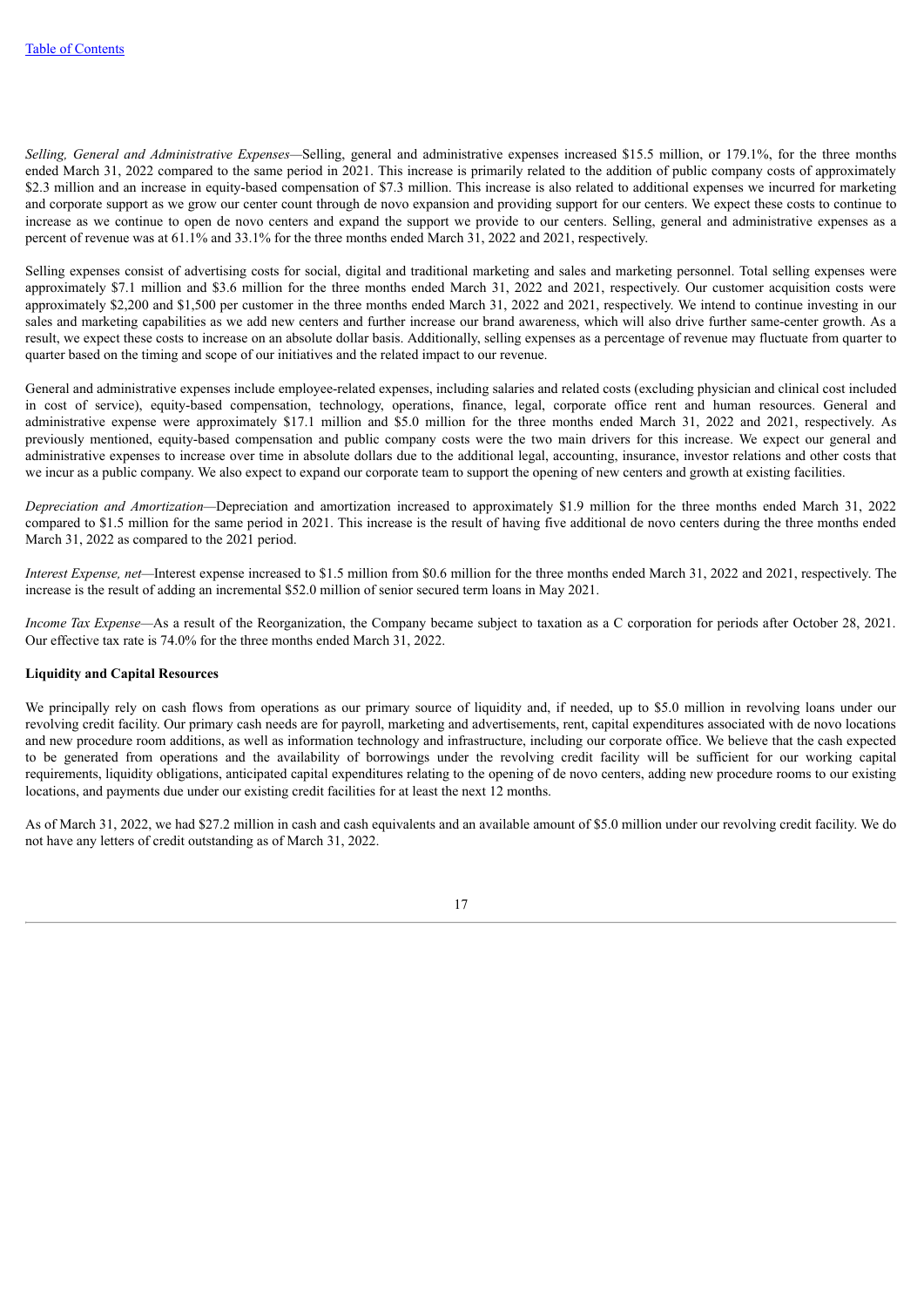The following table summarizes the net cash provided by (used for) operating activities, investing activities and financing activities for the periods indicated:

|                                           | <b>Three Months Ended</b><br>March 31, |  |          |  |
|-------------------------------------------|----------------------------------------|--|----------|--|
| (\$ in thousands)                         | 2021<br>2022                           |  |          |  |
| <b>Cash Flows Provided By (Used For):</b> |                                        |  |          |  |
| Operating activities                      | 7,080                                  |  | 9,178    |  |
| Investing activities                      | (4,274)                                |  | (1, 592) |  |
| Financing activities                      | (924)                                  |  | (3,757)  |  |
| Net increase in cash and cash equivalents | 1,882                                  |  | 3,829    |  |

#### *Operating Activities*

The primary source of our operating cash flow is the collection of patient payments received prior to performing surgical procedures. For the three months ended March 31, 2022, our operating cash flow decreased by \$2.1 million compared to the same period in 2021. This decrease is primarily driven by \$2.3 million of public company costs in the three months ended March 31, 2022 which did not exist in the prior year period. At March 31, 2022, we had working capital of \$16.5 million compared to \$13.0 million at December 31, 2021.

#### *Investing Activities*

Net cash used in investing activities for the three months ended March 31, 2022 and 2021 was \$4.3 million and \$1.6 million, respectively. These expenditures were used to open new de novo centers, facilitate the addition of new procedure rooms to existing facilities, and invest in improvements to our medical equipment and technology during the period. The increase in investing activities during the three months ended March 31, 2022 as compared to the three months ended March 31, 2021 was attributable to capital expenditures for de novo center activities, construction related to adding procedure rooms to existing facilities, and investments in improving our medical equipment and technology.

#### *Financing Activities*

Net cash used in financing activities during the three months ended March 31, 2022 was \$0.9 million. During the three months ended March 31, 2022, we made distributions to our former member of \$0.7 million and made scheduled principal payments on our debt of \$0.2 million.

Net cash used in financing activities for the three months ended March 31, 2021 was \$3.8 million. For the three months ended March 31, 2021, we made distributions to EBS Parent, LLC of \$3.7 million and paid scheduled principal payments on our debt of \$0.1 million.

#### **Long-term Debt**

The carrying value of our total indebtedness was \$82.6 million and \$82.6 million, which includes unamortized deferred financing costs and issuance discount of \$1.5 million and \$1.7 million, as of March 31, 2022 and December 31, 2021, respectively.

#### *Term Loan and Revolving Credit Agreement*

In October 2018, we entered into our credit agreement with First Eagle Alternative Capital (formerly known as THL Corporate Finance). Under the terms of the credit agreement, we obtained a \$34.0 million term loan and a \$5.0 million revolving credit facility. Principal payments on the term loan commenced in January 2019 and are paid quarterly in the amount of \$100,000 through the maturity date on October 2, 2023 when all remaining unpaid principal shall be due. The term loan is presented as long-term debt, net of debt issuance costs.

In May 2021, we amended the credit agreement by adding an incremental \$52.0 million senior secured term loan to the existing term loan. The proceeds from this incremental loan plus excess cash on our balance sheet were used to pay a distribution to our member of approximately \$59.7 million and the related fees for this transaction. Beginning on June 30, 2021, our quarterly principal payments increased from \$100,000 to \$212,500.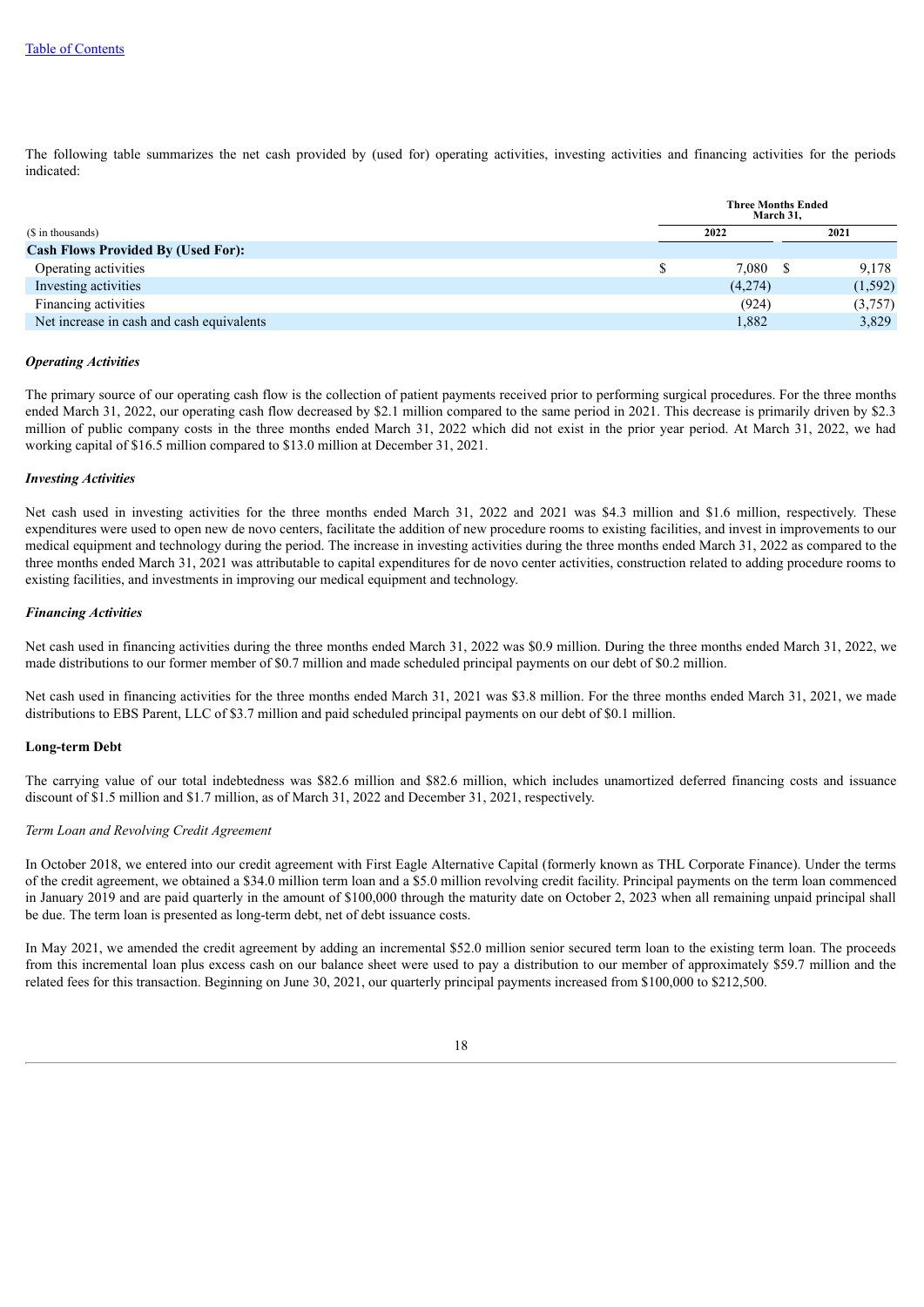Under the credit agreement, we are obligated to make interest payments on the last day of each month. All outstanding loans bear interest based on either a base rate or LIBOR (in all cases, the LIBOR component has a floor of 1%) plus an applicable per annum margin of 4.5% (base rate) or 5.5% (LIBOR) if our total leverage ratio, as defined in the credit agreement, is equal to or greater than 2.5x and less than 4.25x. If our total leverage ratio is equal to or greater than 4.25x, the interest is based on either a base rate or LIBOR plus an applicable per annum margin of 5.0% (base rate) or 6.0% (LIBOR). If our total leverage ratio is below 2.5x, the interest is based on either a base rate or LIBOR plus an applicable per annum margin of 4.0% (base rate) or 5.0% (LIBOR). At March 31, 2022, the applicable per annum margins under the credit agreement were 4.0% (base rate) and 5.0% (LIBOR). Additionally, we are required to pay an unused credit facility fee equal to 0.5% per annum on the unused amount of the revolving line of credit.

If our total leverage ratio exceeds 4.25x for the preceding twelve-month period the principal payment on the term loan is \$250,000 per quarter or, beginning on September 30, 2021, \$531,250 per quarter. Also, additional principal prepayments could be required if excess cash flow exists, as defined in the credit agreement.

All borrowings under the credit facility are collateralized by substantially all our assets. We are subject to certain restrictive financial covenants including quarterly total leverage ratio and fixed charge ratio requirements and a limit on capital expenditures. We are in compliance with all covenants and have no letters of credit outstanding as of March 31, 2022 and December 31, 2021.

On October 25, 2021, we amended certain provisions in our credit agreement related to the IPO transaction. The amendment revises certain definitions and covenant requirements but does not change the timing or amount of principal payments or interest due under the agreement. As of March 31, 2022, we were in compliance with all revised covenant requirements.

### **Off-Balance Sheet Arrangements**

We do not have any off-balance sheet arrangements as of March 31, 2022 and December 31, 2021.

### **JOBS Act Accounting Election**

We are an "emerging growth company," as defined in the Jumpstart Our Business Startups Act of 2012, or the JOBS Act. Under the JOBS Act, emerging growth companies can delay adopting new or revised accounting standards issued subsequent to the enactment of the JOBS Act until such time as those standards apply to private companies. We have irrevocably elected not to avail ourselves of this exemption from new or revised accounting standards and, therefore, will be subject to the same new or revised accounting standards as other public companies that are not emerging growth companies.

Subject to certain conditions set forth in the JOBS Act, if, as an "emerging growth company," we choose to rely on such exemptions we may not be required to, among other things, (i) provide an auditor's attestation report on our system of internal controls over financial reporting pursuant to Section 404, (ii) provide all of the compensation disclosure that may be required of non-emerging growth public companies under the Dodd-Frank Wall Street Reform and Consumer Protection Act, (iii) comply with any requirement that may be adopted by the PCAOB regarding mandatory audit firm rotation or a supplement to the auditor's report providing additional information about the audit and the financial statements (auditor discussion and analysis), and (iv) disclose certain executive compensation related items such as the correlation between executive compensation and performance and comparisons of the CEO's compensation to median employee compensation. These exemptions will apply for a period of five years following the completion of our initial public offering or until we are no longer an "emerging growth company," whichever is earlier.

# **Critical Accounting Policies and Estimates**

<span id="page-20-0"></span>A summary of significant accounting policies is disclosed in our Annual Report on Form 10-K dated March 11, 2022 filed with the Securities and Exchange Commission ("SEC") pursuant to Section 13 or 15d of the Securities Exchange Act of 1934 under the caption "Critical Accounting Policies and Estimates" in the Management's Discussion and Analysis of Financial Condition and Results of Operations section. There have been no material changes in the nature of our critical accounting policies and estimates or the application of those policies since March 11, 2022.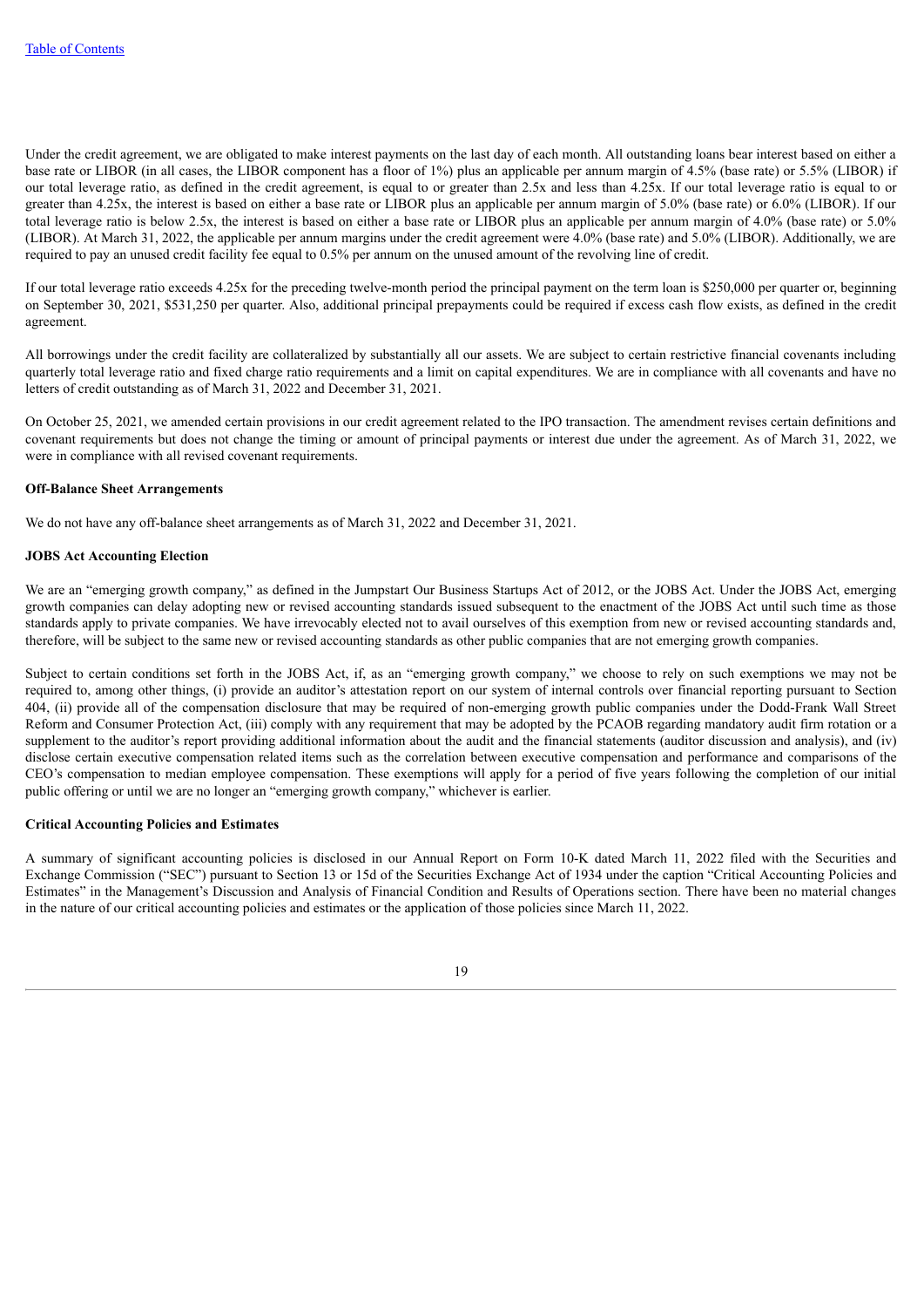#### **Item 3. Quantitative and Qualitative Disclosures About Market Risk**

Market risk represents the risk of loss that may impact our financial position due to adverse changes in financial market prices and rates. Our market risk exposure is primarily a result of exposure due to potential changes in inflation or interest rates. We do not hold financial instruments for trading purposes.

Our primary market risk exposure is changing interest rates. Interest rate risk is highly sensitive due to many factors, including United States monetary and tax policies, United States and international economic factors and other factors beyond our control. Our Credit Agreement bears interest at a floating rate equal to either LIBOR plus 5.5% or a base rate plus 4.5% if the Company's total leverage is equal to or greater than 2.5x and less than 4.25x as defined in our Credit Agreement. As of March 31, 2022, we had term loan borrowings of \$84.1 million in principal amount under the Loan Agreement. Based on the amount outstanding, a 100 basis point increase or decrease in market interest rates over a twelve-month period would result in a change to interest expense of approximately \$0.8 million.

#### <span id="page-21-0"></span>**Item 4. Controls and Procedures**

#### *Management's Evaluation of Disclosure Controls and Procedures*

We maintain disclosure controls and procedures that are designed to ensure that information required to be disclosed in the reports that we file or submit under the Securities Exchange Act of 1934, as amended, (the "Exchange Act") is recorded, processed, summarized and reported within the time periods specified in the SEC's rules and forms and that such information is accumulated and communicated to our management, including our principal executive officer and principal financial officer, as appropriate, to allow timely decisions regarding required financial disclosure.

As of the end of the period covered by this 10-Q Report, our management, under the supervision and with the participation of our principal executive officer and principal financial officer, evaluated the effectiveness of our disclosure controls and procedures pursuant to Exchange Act Rule 13a-15(e) and 15d-15(e). Based upon this evaluation, our principal executive officer and principal financial officer concluded that our disclosure controls and procedures were effective at a reasonable assurance level as of March 31, 2022.

#### *Changes in Internal Controls Over Financial Reporting*

There were no changes in our internal control over financial reporting that materially affected, or are reasonably likely to materially affect, our internal control over financial reporting during the three months ended March 31, 2022.

### *Limitations on the Ef ectiveness of Controls*

Our management, including the Chief Executive Officer and the Chief Financial Officer, recognizes that any set of controls and procedures, no matter how well-designed and operated, can provide only reasonable, not absolute, assurance of achieving the desired control objectives. Further, the design of a control system must reflect the fact that there are resource constraints, and the benefits of controls must be considered relative to their costs. Because of the inherent limitations in all control systems, no evaluation of controls can provide absolute assurance that all control issues and instances of fraud, if any, with the Company have been detected. These inherent limitations include the realities that judgments in decision-making can be faulty and that breakdowns can occur because of simple error or mistake. Additionally, controls can be circumvented by the individual acts of some persons, by collusion of two or more people or by management override of controls. For these reasons, internal control over financial reporting may not prevent or detect misstatements. Also, projections of any evaluation of effectiveness to future periods are subject to the risk that controls may become inadequate because of changes in conditions, or that the degree of compliance with the policies or procedures may deteriorate.

### <span id="page-21-2"></span><span id="page-21-1"></span>**PART II – OTHER INFORMATION**

#### **Item 1. Legal Proceedings**

During the ordinary course of business, we have become and may in the future become subject to pending and threatened legal actions and proceedings, including with respect to the quality of our services. All of the current legal actions and proceedings that we are a party to are of an ordinary or routine nature incidental to our operations, the resolution of which should not have a material adverse effect on our financial condition, results of operations or cash flows. These claims, to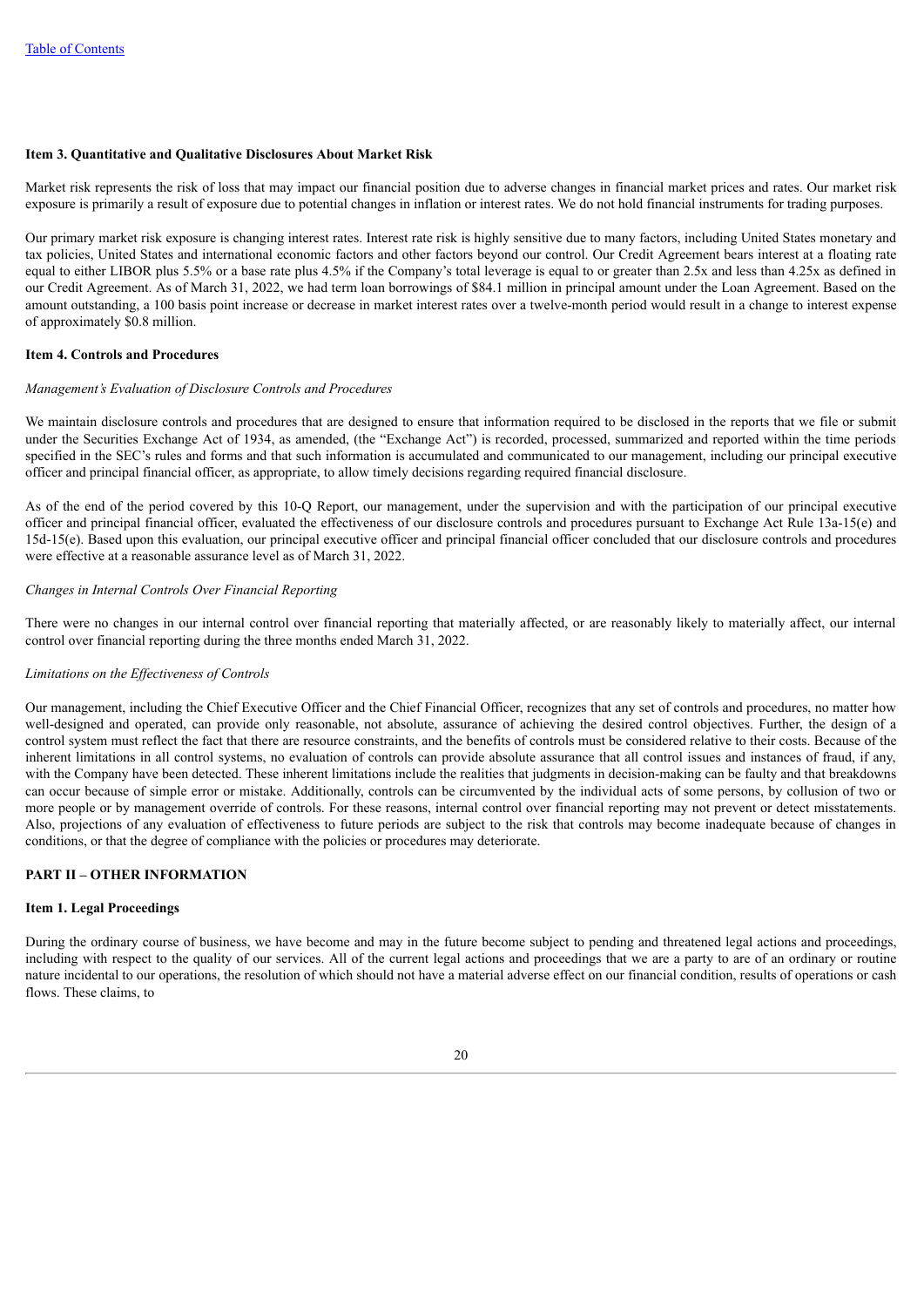the extent they exceed our insurance deductibles, are covered by insurance, but there can be no assurance that our insurance coverage will be adequate to cover any such liability.

### <span id="page-22-0"></span>**Item 1A. Risk Factors**

There have been no material changes with respect to the risk factors discussed in our Annual Report on Form 10-K dated March 11, 2022 filed with the Securities and Exchange Commission ("SEC") pursuant to Section 13 or 15(d) of the Securities Exchange Act of 1934.

### <span id="page-22-1"></span>**Item 2. Unregistered Sales of Equity Securities and Use of Proceeds**

On October 28, 2021, our Registration Statement on Form S-1, as amended (File No. 333-260067) was declared effective in connection with our initial public offering, pursuant to which we sold an aggregate of 8,050,000 shares of our common stock, including the full exercise of the underwriters' option to purchase additional shares, at a price to the public of \$11.00 per share. Morgan Stanley & Co. LLC, Piper Sandler & Co. and SVB Leerink LLC acted as representatives of the underwriters.

The initial public offering closed on November 2, 2021. The aggregate net proceeds received by the Company from the initial public offering were approximately \$17.7 million, after deducting underwriting discounts and commissions of \$6.2 million, but before deducting offering expenses payable by the Company, which were approximately \$4.2 million. In connection with our initial public offering, no payments were made by us to directors, officers or persons owning ten percent or more of our common stock or to their associates or to our affiliates. There has been no material change in the planned use of proceeds from our initial public offering as described in our prospectus filed pursuant to Rule 424(b)(4) under the Securities Act with the SEC on October 29, 2021.

# <span id="page-22-2"></span>**Item 3. Defaults upon Senior Securities**

<span id="page-22-3"></span>None.

# **Item 4. Mine Safety Disclosures**

<span id="page-22-4"></span>Not applicable.

### **Item 5. Other Information**

<span id="page-22-5"></span>None.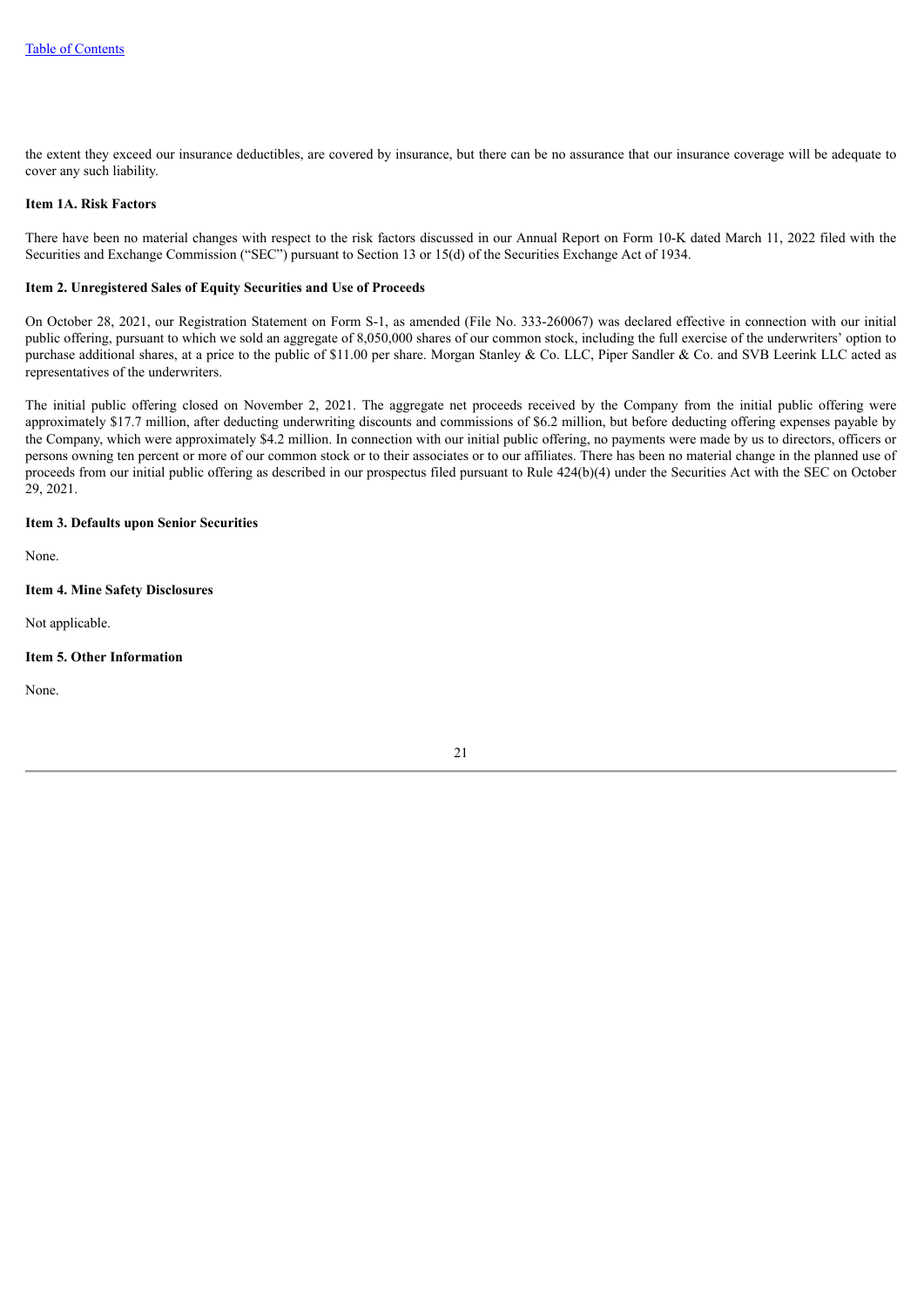# **Item 6. Exhibits**

| Exhibit<br>Number | <b>Description of Exhibit</b>                                                                                                                                                                             |
|-------------------|-----------------------------------------------------------------------------------------------------------------------------------------------------------------------------------------------------------|
| $10.1*+$          | Form of AirSculpt Technologies, Inc. 2022 PSU Award Grant Notice and Award Agreement (File No. 001-40973), filed with Securities<br>and Exchange Commission on March 3, 2022                              |
| $31.1*$           | Certification of Principal Executive Officer Pursuant to Rules 13a-14(a) and 15d-14(a) under the Securities Exchange Act of 1934, as<br>Adopted Pursuant to Section 302 of the Sarbanes-Oxley Act of 2002 |
| $31.2*$           | Certification of Principal Financial Officer Pursuant to Rules 13a-14(a) and 15d-14(a) under the Securities Exchange Act of 1934, as<br>Adopted Pursuant to Section 302 of the Sarbanes-Oxley Act of 2002 |
| $32.1*$           | Certification of Principal Executive Officer Pursuant to 18 U.S.C. Section 1350, as Adopted Pursuant to Section 906 of the Sarbanes-<br>Oxley Act of 2002                                                 |
| $32.2*$           | Certification of Principal Financial Officer Pursuant to 18 U.S.C. Section 1350, as Adopted Pursuant to Section 906 of the Sarbanes-<br>Oxley Act of 2002                                                 |
| 101.INS           | Inline XBRL Instance Document – the instance document does not appear in the Interactive Data File because XBRL tags are<br>embedded within the Inline XBRL document                                      |
| $101.SCH*$        | Inline XBRL Taxonomy Extension Schema Document                                                                                                                                                            |
| $101.CAL*$        | Inline XBRL Taxonomy Extension Calculation Linkbase Document                                                                                                                                              |
| 101.DEF*          | Inline XBRL Taxonomy Extension Definition Linkbase Document                                                                                                                                               |
| $101.LAB*$        | Inline XBRL Taxonomy Extension Label Linkbase Document                                                                                                                                                    |
| 101.PRE*          | Inline XBRL Taxonomy Extension Presentation Linkbase Document                                                                                                                                             |
| $104*$            | Cover Page Interactive Data File (embedded within the Inline XBRL document)                                                                                                                               |

\* Filed herewith.

<sup>+</sup> Indicates a management contract or any compensatory plan, contract or arrangement.

<span id="page-23-0"></span><sup>†</sup> The certifications attached as Exhibit 32.1 that accompany this Quarterly Report on Form 10-Q are not deemed filed with the Securities and Exchange Commission and are not to be incorporated by reference into any filing of the Registrant under the Securities Act of 1933, as amended, or the Securities Exchange Act of 1934, as amended, whether made before or after the date of this Quarterly Report on Form 10-Q, irrespective of any general incorporation language contained in such filing.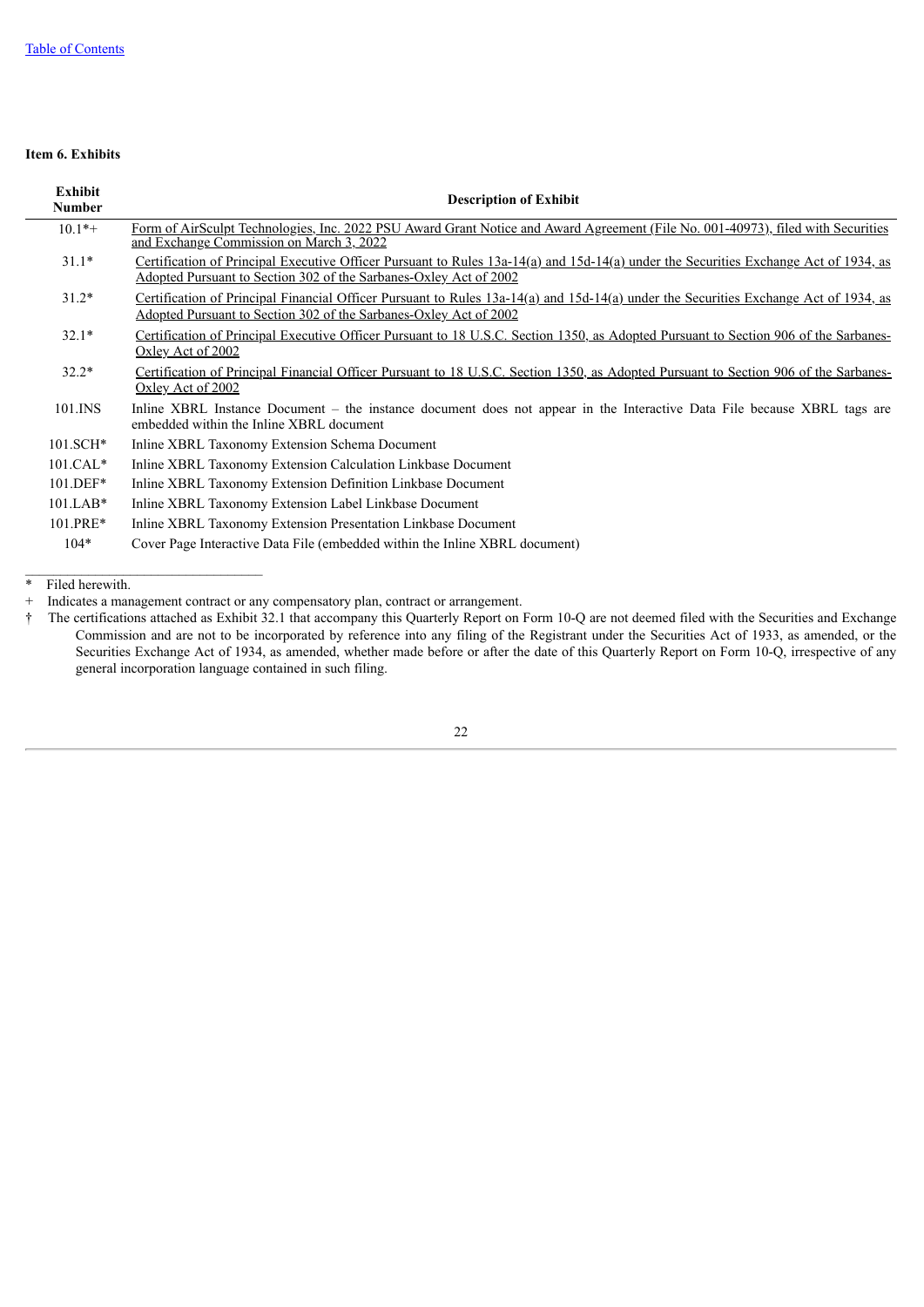# **SIGNATURES**

Pursuant to the requirements of the Securities Exchange Act of 1934, the registrant has duly caused this report to be signed on its behalf by the undersigned thereunto duly authorized.

AIRSCULPT TECHNOLOGIES, INC.

By: /s/ Dennis Dean Dennis Dean Chief Financial Officer (Principal Accounting and Financial Officer)

Date: May 13, 2022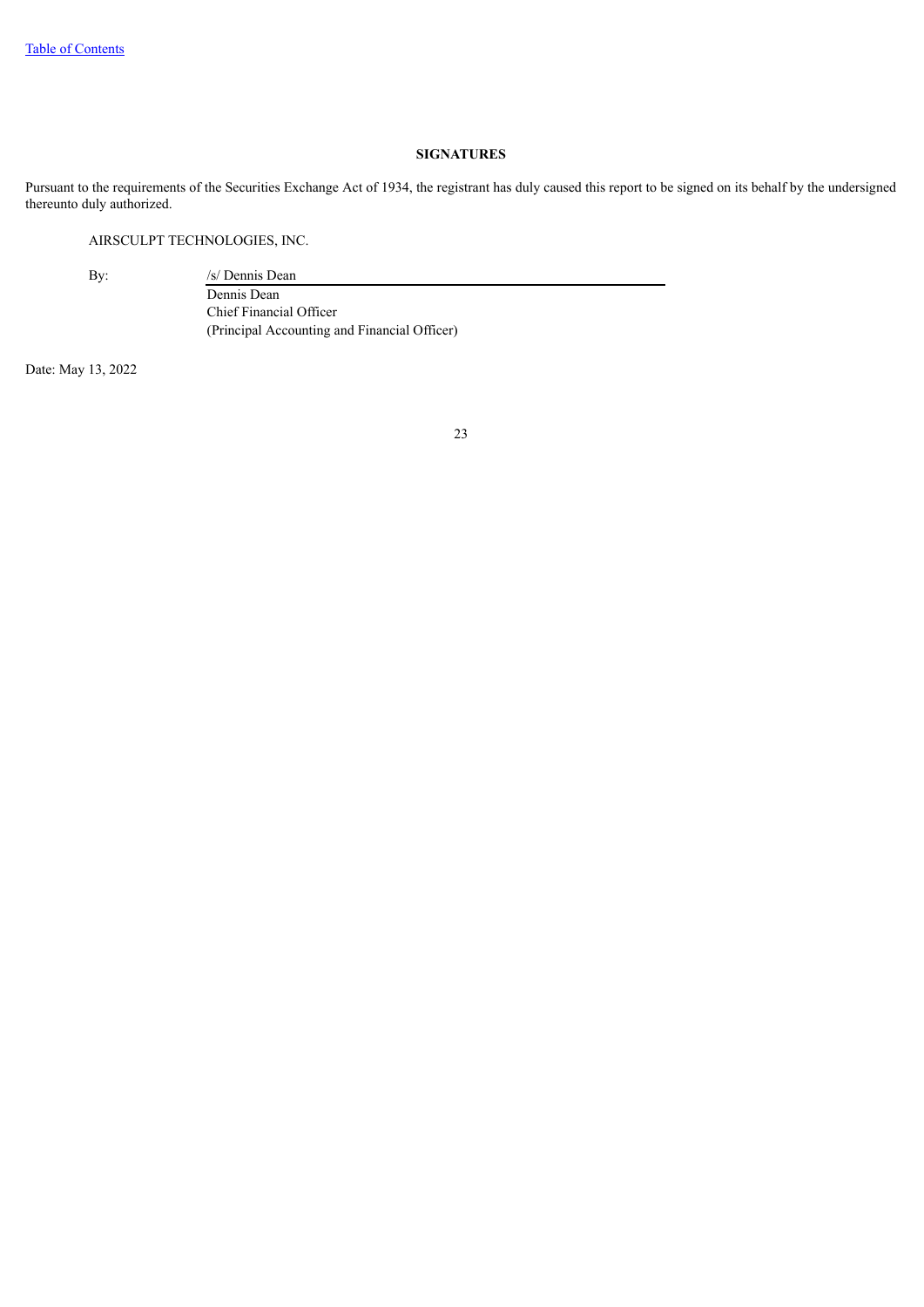# **CERTIFICATIONS**

<span id="page-25-0"></span>I, Dr. Aaron Rollins, certify that:

- 1. I have reviewed this quarterly report on Form 10-Q of AirSculpt Technologies, Inc.;
- 2. Based on my knowledge, this report does not contain any untrue statement of a material fact or omit to state a material fact necessary to make the statements made, in light of the circumstances under which such statements were made, not misleading with respect to the period covered by this report;
- 3. Based on my knowledge, the financial statements, and other financial information included in this report, fairly present in all material respects the financial condition, results of operations and cash flows of the registrant as of, and for, the periods presented in this report;
- 4. The registrant's other certifying officer and I are responsible for establishing and maintaining disclosure controls and procedures (as defined in Exchange Act Rules 13a-15(e) and 15d-15(e)) and internal control over financial reporting (as defined in Exchange Act Rules 13a-15(f) and 15d-15(f)) for the registrant and have:

(a) Designed such disclosure controls and procedures, or caused such disclosure controls and procedures to be designed under our supervision, to ensure that material information relating to the registrant, including its consolidated subsidiaries, is made known to us by others within those entities, particularly during the period in which this report is being prepared;

(b) Designed such internal control over financial reporting, or caused such internal control over financial reporting to be designed under our supervision, to provide reasonable assurance regarding the reliability of financial reporting and the preparation of financial statements for external purposes in accordance with generally accepted accounting principles;

(c) Evaluated the effectiveness of the registrant's disclosure controls and procedures and presented in this report our conclusions about the effectiveness of the disclosure controls and procedures, as of the end of the period covered by this report based on such evaluation; and

(d) Disclosed in this report any change in the registrant's internal control over financial reporting that occurred during the registrant's most recent fiscal quarter (the registrant's fourth fiscal quarter in the case of an annual report) that has materially affected, or is reasonably likely to materially affect, the registrant's internal control over financial reporting; and

5. The registrant's other certifying officer and I have disclosed, based on our most recent evaluation of internal control over financial reporting, to the registrant's auditors and the audit committee of the registrant's board of directors (or persons performing the equivalent functions):

(a) All significant deficiencies and material weaknesses in the design or operation of internal control over financial reporting which are reasonably likely to adversely affect the registrant's ability to record, process, summarize and report financial information; and

(b) Any fraud, whether or not material, that involves management or other employees who have a significant role in the registrant's internal control over financial reporting.

By: /s/ Dr. Aaron Rollins

Dr. Aaron Rollins *Chief Executive Of icer* Date: May 13, 2022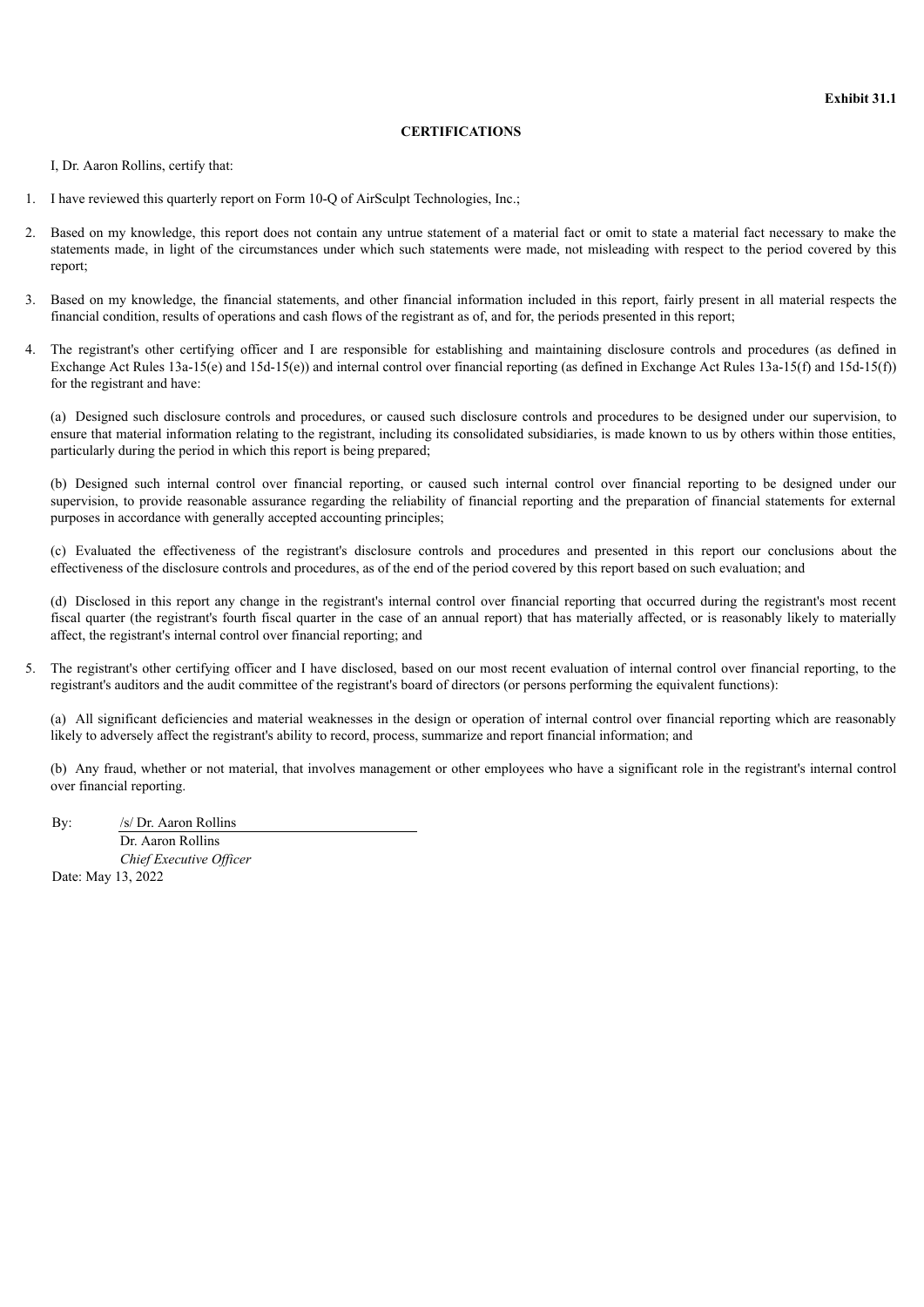# **CERTIFICATIONS**

<span id="page-26-0"></span>I, Dennis Dean, certify that:

I have reviewed this quarterly report on Form 10-Q of AirSculpt Technologies, Inc.;

- 1. Based on my knowledge, this report does not contain any untrue statement of a material fact or omit to state a material fact necessary to make the statements made, in light of the circumstances under which such statements were made, not misleading with respect to the period covered by this report;
- 2. Based on my knowledge, the financial statements, and other financial information included in this report, fairly present in all material respects the financial condition, results of operations and cash flows of the registrant as of, and for, the periods presented in this report;
- 3. The registrant's other certifying officer and I are responsible for establishing and maintaining disclosure controls and procedures (as defined in Exchange Act Rules 13a-15(e) and 15d-15(e)) and internal control over financial reporting (as defined in Exchange Act Rules 13a-15(f) and 15d-15(f)) for the registrant and have:
- 4. Designed such disclosure controls and procedures, or caused such disclosure controls and procedures to be designed under our supervision, to ensure that material information relating to the registrant, including its consolidated subsidiaries, is made known to us by others within those entities, particularly during the period in which this report is being prepared;

(a) Designed such internal control over financial reporting, or caused such internal control over financial reporting to be designed under our supervision, to provide reasonable assurance regarding the reliability of financial reporting and the preparation of financial statements for external purposes in accordance with generally accepted accounting principles;

(b) Evaluated the effectiveness of the registrant's disclosure controls and procedures and presented in this report our conclusions about the effectiveness of the disclosure controls and procedures, as of the end of the period covered by this report based on such evaluation; and

(c) Disclosed in this report any change in the registrant's internal control over financial reporting that occurred during the registrant's most recent fiscal quarter (the registrant's fourth fiscal quarter in the case of an annual report) that has materially affected, or is reasonably likely to materially affect, the registrant's internal control over financial reporting; and

5. The registrant's other certifying officer and I have disclosed, based on our most recent evaluation of internal control over financial reporting, to the registrant's auditors and the audit committee of the registrant's board of directors (or persons performing the equivalent functions):

(a) All significant deficiencies and material weaknesses in the design or operation of internal control over financial reporting which are reasonably likely to adversely affect the registrant's ability to record, process, summarize and report financial information; and

(b) Any fraud, whether or not material, that involves management or other employees who have a significant role in the registrant's internal control over financial reporting.

By: /s/ Dennis Dean

Dennis Dean *Chief Financial Of icer* Date: May 13, 2022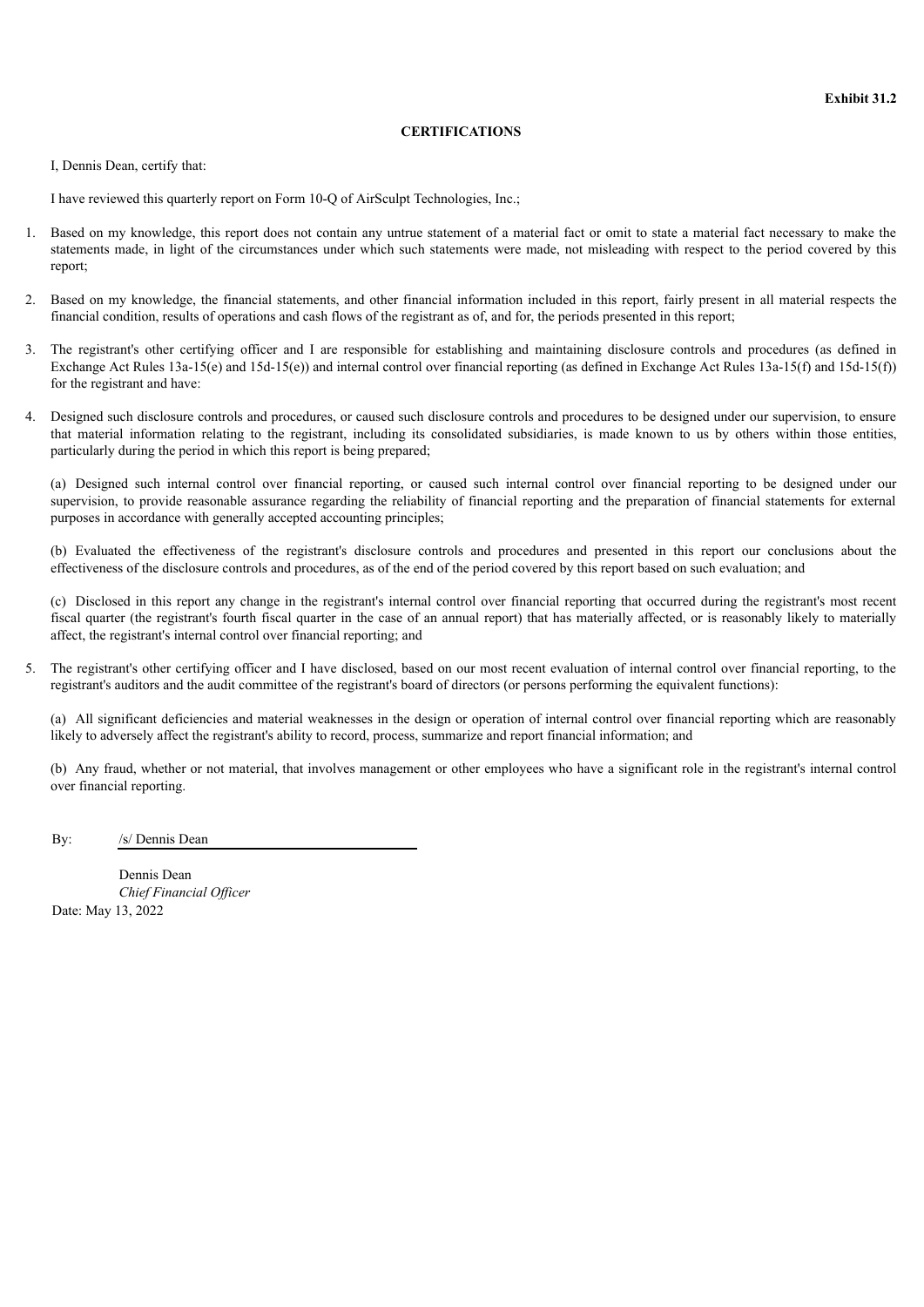# **CERTIFICATION PURSUANT TO 18 U.S.C. SECTION 1350, AS ADOPTED PURSUANT TO SECTION 906 OF THE SARBANES-OXLEY ACT OF 2002**

<span id="page-27-0"></span>In connection with the quarterly report of AirSculpt Technologies, Inc. (the "Company") on Form 10-Q for the period ended March 31, 2022, as filed with the Securities and Exchange Commission on the date hereof (the "Report"), the undersigned certifies, pursuant to 18 U.S.C. Sec. 1350, as adopted pursuant to Section 906 of the Sarbanes-Oxley Act of 2002, that:

- (1) The Report fully complies with the requirements of Sections 13(a) or 15(d) of the Securities Exchange Act of 1934; and
- (2) The information contained in the Report fairly presents, in all material respects, the financial condition and results of operations of the Company for the periods presented therein.

By: /s/ Dr. Aaron Rollins

Dr. Aaron Rollins *Chief Executive Of icer*

Date: May 13, 2022